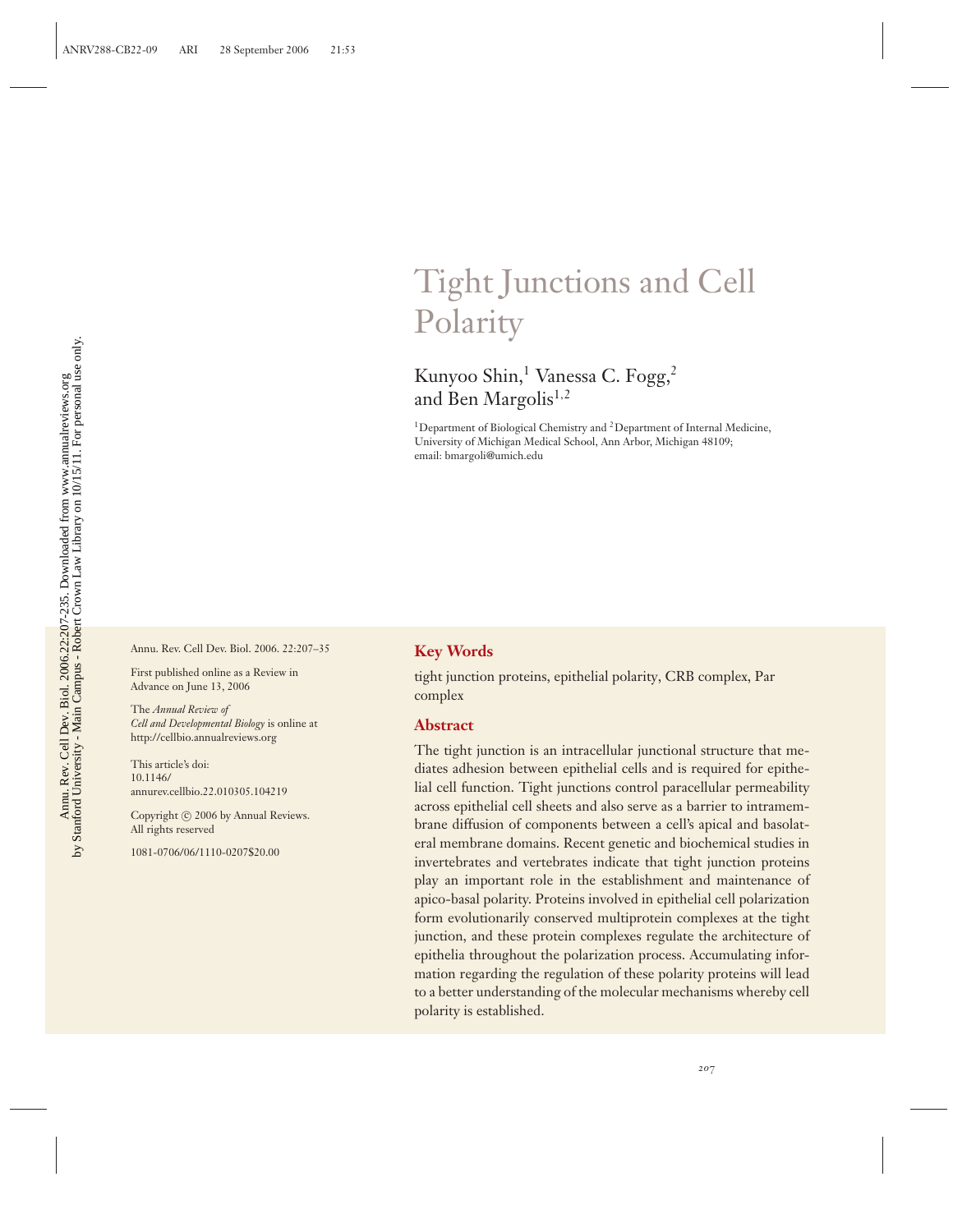## **Contents**

| INTRODUCTION 208                          |     |
|-------------------------------------------|-----|
| <b>COMPOSITION OF THE TIGHT</b>           |     |
| JUNCTION                                  | 209 |
| Transmembrane Proteins                    | 209 |
| Peripheral Membrane Proteins              | 213 |
| <b>CELL POLARITY AND</b>                  |     |
| <b>JUNCTIONAL ASSEMBLY 217</b>            |     |
| <b>Function of the Crumbs</b>             |     |
| Complexes in Epithelial Cell              |     |
|                                           |     |
| Function of the Par Complexes             |     |
| in Polarization of Epithelial             |     |
|                                           |     |
| <b>Interplay Between Polarity Protein</b> |     |
|                                           |     |
| <b>RELATION OF POLARITY</b>               |     |
| <b>COMPLEXES AND TIGHT</b>                |     |
| <b>JUNCTION STRUCTURAL</b>                |     |
| COMPONENTS 224                            |     |
|                                           |     |

## **INTRODUCTION**

The formation of adhesive contacts between cells is essential for the function of many tissues. This is particularly true for epithelial cells, which adhere tightly to one another to form epithelial sheets that line organ cavities and act as barriers between body compartments. The tight junction is one type of specialized intercellular junctional complex that mediates adhesion between epithelial cells. Tight junctions serve to form tight seals between epithelial cells, creating a selectively permeable barrier to diffusion through the intercellular space. Tight junctions also demarcate the boundary between the apical and basolateral membrane domains of a cell and serve as a barrier to intramembrane diffusion of proteins and macromolecules between the apical and basolateral membrane domains (also termed the fence function). In conventional electron micrographs, tight junctions appear as regions of tight apposition of neighboring cells, where the plasma membranes of

adjacent cells actually appear to fuse together (so-called kissing points). In freeze-fracture electron micrographs, the tight junctions appear as a continuous, branching network of particle strands encircling the apical end of the lateral membrane of epithelial cells. Numerous studies have now shown that these particle strands are composed of transmembrane proteins that bind directly to protein partners on neighboring cells, thus occluding and sealing the intercellular space.

The barrier and fence functions of tight junctions have been well appreciated. It is only recently, however, that the tight junction has come to be recognized as a complex, multiprotein structure that also plays a role in other diverse cellular processes, including the regulation of cell polarity, proliferation, and differentiation. In addition to integral membrane proteins that mediate direct contact between cells, the tight junction also contains a large number of cytoplasmic proteins associated with the transmembrane proteins in a dense, cytoplasmic plaque. Some of these cytoplasmic proteins serve as adaptors that link the integral membrane proteins to the cell's actin cytoskeleton, thus stabilizing the tight junction structure. Other cytoplasmic proteins play roles in transcription, cell polarity, or other signaling functions. A great many of these tight junction–associated proteins contain postsynaptic density/discs large/zonula occludens (PDZ) domains and act as scaffolds to recruit other proteins into the tight junction plaque. Thus, the tight junction can be seen as a multiprotein complex that functions as a signaling platform. The list of proteins that have been identified as tight junction components is long and continues to grow. In the first half of this review, we give an overview of the major structural protein components of the epithelial tight junction, with a special emphasis on the signaling roles of these proteins. In the second half of this review, we focus on the role of tight junctions in the control of epithelial cell polarity. We concentrate in detail on two tight junction–associated protein complexes that have been shown to

**Tight junction:** a cell-cell junction between epithelial cells that seals adjacent cells together to prevent free diffusion across the epithelial cell sheet

#### **Basolateral membrane:**

membrane residing opposite the apical membrane, functioning in cell-cell or cell–extracellular matrix adhesion

#### **Cell polarity:**

asymmetric distribution of macromolecules such as proteins, lipids, and carbohydrates within a cell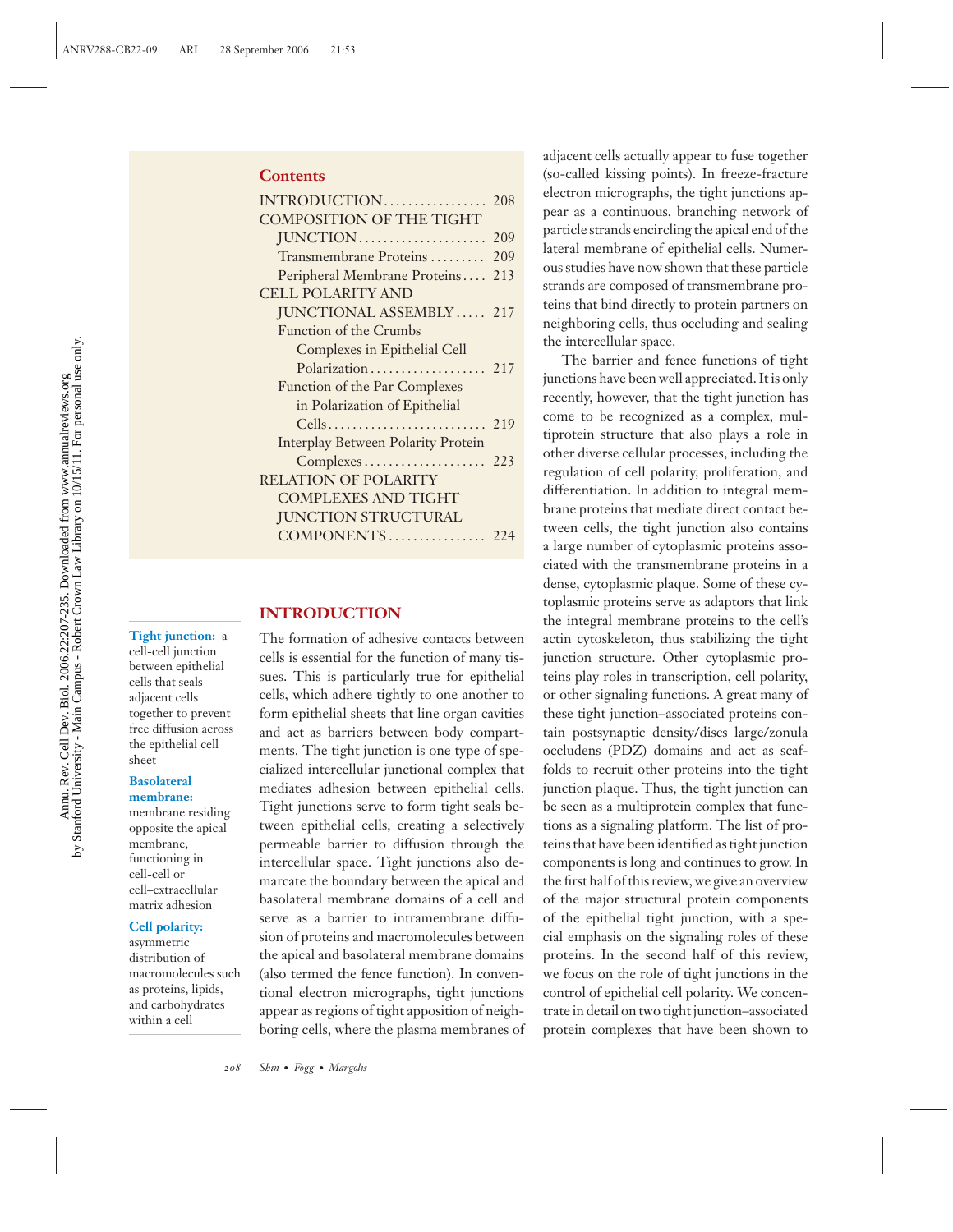play critical roles in the development of cell polarity: the Crumbs (CRB) complex and the partitioning defective (Par) complex. Finally, we discuss the interaction between the polarity complexes and the structural proteins of the tight junction.

## **COMPOSITION OF THE TIGHT JUNCTION**

Tight junctions consist of transmembrane proteins and peripheral membrane proteins, and these proteins interact with each other to form a complex protein network (**Figure 1**). Scaffolding proteins bind to the transmembrane proteins, linking these proteins to the cytoskeleton. Some proteins are involved in signal transduction pathways to regulate polarity and proliferation. In this section, we discuss the structural details of the major proteins of the tight junction as well as their function and interactions.

## **Transmembrane Proteins**

Transmembrane proteins are important components of the tight junction that reach across the junction and connect the membranes of adjacent cells to make a tight seal. The three main families of transmembrane proteins found in tight junctions—occludin, claudins and junctional adhesion molecules are discussed below.

**Occludin.** Occludin was identified in chicken liver as the first transmembrane protein at the tight junction and is one of the constituents of the tight junction intermembrane strands (Furuse et al. 1993). Occludin contains four transmembrane domains, two extracellular loops, and two intracellular domains (reviewed in Feldman et al. 2005). Occludin directly interacts with the proteins zonula occludens (ZO)-1 and ZO-2 as well as ZO-3 at the tight junction, and these interactions are required for the tight junction localization of occludin. Studies have shown that occludin's C-terminal

half, consisting of ∼250 amino acids, is responsible for the interaction with ZO-1 and ZO-2 (**Figure 1**). Also, occludin interacts with the actin cytoskeleton and junctional adhesion molecules (JAMs) indirectly via its interaction with ZO proteins (**Figure 1**) (reviewed in Gonzalez-Mariscal et al. 2000, Mandell & Parkos 2005).

Expression of a C-terminally truncated occludin mutant in MDCKII cells resulted in increased paracellular permeability, showing the functional importance of this region (Balda et al. 1996). Furthermore, Chen et al. (1997) showed that the C-terminal region played an important role in tight junction assembly in *Xenopus* embryo development. The extracellular domain of occludin has also been implicated in tight junction development. Expression of occludin in occludin-null fibroblasts resulted in increased intercellular adhesion; synthetic peptides representing the extracellular loops prevented this occludin-induced adhesion, suggesting that the extracellular domains of occludin are involved in cellcell adhesion (Van Itallie & Anderson 1997). Synthetic peptides corresponding to the extracellular domains have also been shown to disrupt the tight junction permeability barrier of epithelial cells, the resealing of tight junctions following a calcium-switch assay, and the localization of endogenous occludin to the tight junction (Wong & Gumbiner 1997). However, studies of occludin knockout mice show that the morphology of tight junctions is not affected and the barrier function of intestinal epithelium appears normal, although there are histological abnormalities in gastric epithelium (Saitou et al. 2000).

Another possible role for occludin is in the regulation of various signaling events emanating from the tight junction (**Figure 2**). Raf-1 disrupts the tight junction through the downregulation of occludin, and overexpression of occludin suppresses Raf-1-induced tumor growth via the second loop of occludin's extracellular domain (Li & Mrsny 2000, Wang et al. 2005). Also, occludin may be involved in RhoA activation via GEF-H1/Lfc, a tight

**PDZ:** postsynaptic density/discs large/zonula occludens

#### **Crumbs (CRB) complex:**

evolutionarily conserved multiprotein complex consisting of CRB, PALS1/Sdt, and PATJ/DmPATJ; plays a crucial role in apico-basal polarity of epithelia cells

#### **Partitioning defective (Par) complex:**

evolutionarily conserved multiprotein complex consisting of Par3/Baz, Par6, and aPKC; required for proper polarization of many cell types

**ZO:** zonula occludens

**JAM:** junctional adhesion molecule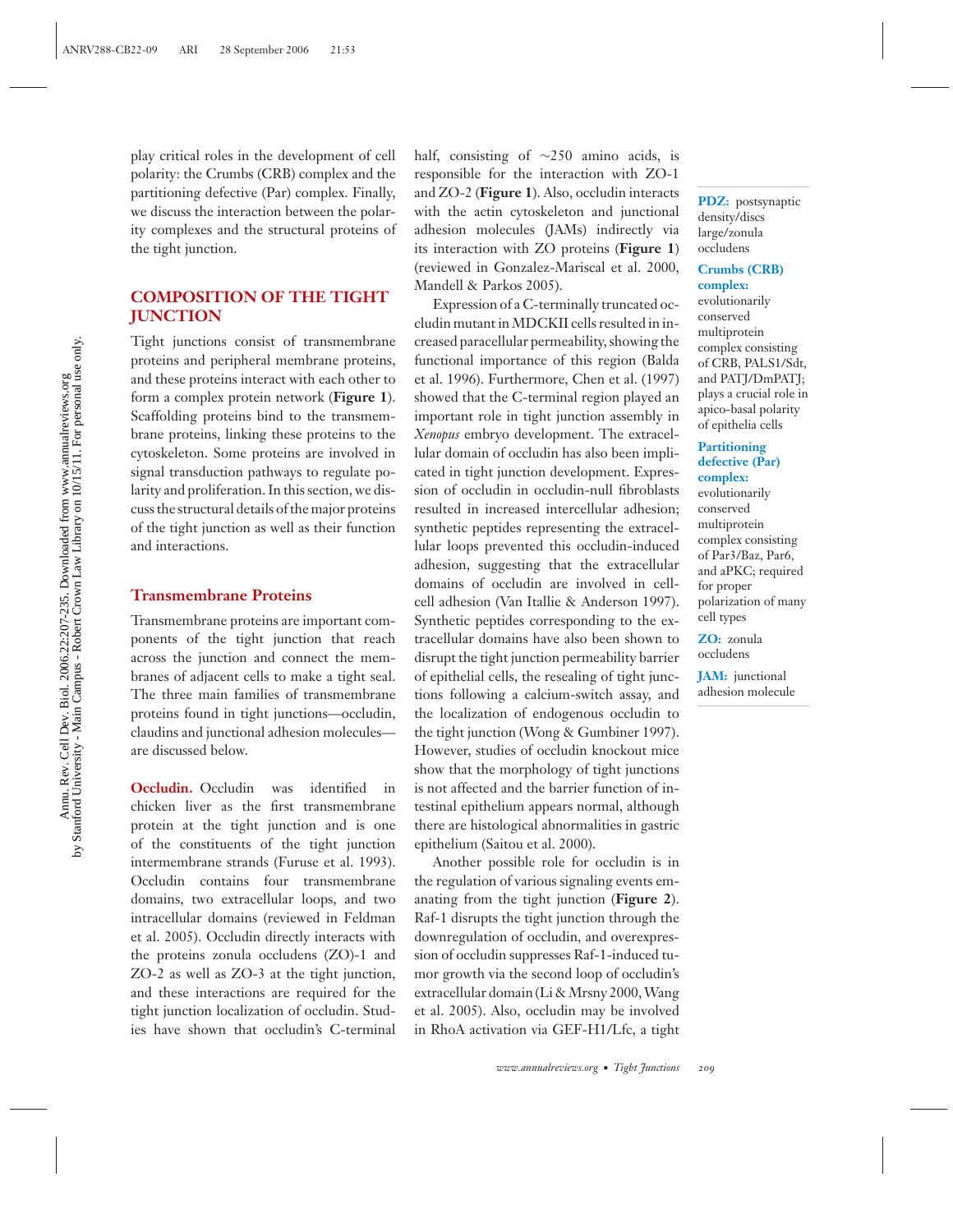

#### **Figure 1**

Complexity of protein-protein interactions at the tight junction. This figure illustrates some of the many interactions that occur at the tight junction. Some of these interactions, such as those between claudins and ZO proteins, are necessary for the structural integrity of the tight junction. Others, such as those between ZO proteins and the transcription factor ZONAB, regulate signaling pathways that emanate from the junction (see text for details). aPKC, atypical protein kinase C; CDK4, cell division kinase 4; CRB3, Crumbs 3; JAMs, junctional adhesion molecules; MAGI, membrane-associated guanylate kinase with inverted domain structure; MUPP1, multi-PDZ domain protein 1; PALS1, protein associated with Lin seven 1; Par, partitioning defective; PATJ, PALS1-associated tight junction protein; RalA, Ras-like GTPase; Tiam1, T-lymphoma invasion and metastasis; ZO, zonula occludens; ZONAB, ZO-1-associated nucleic acid–binding protein.

junction–associated guanine nucleotide exchange factor (Aijaz et al. 2005, Benais-Pont et al. 2003). Recent studies have suggested that occludin has an important role in targeting TGF-β receptors to the tight junction. This may be important for the TGFβ-mediated epithelial-to-mesenchymal transition, which requires loss of polarity and dissolution of junctions (Barrios-Rodiles et al. 2005). Thus, although the role of occludin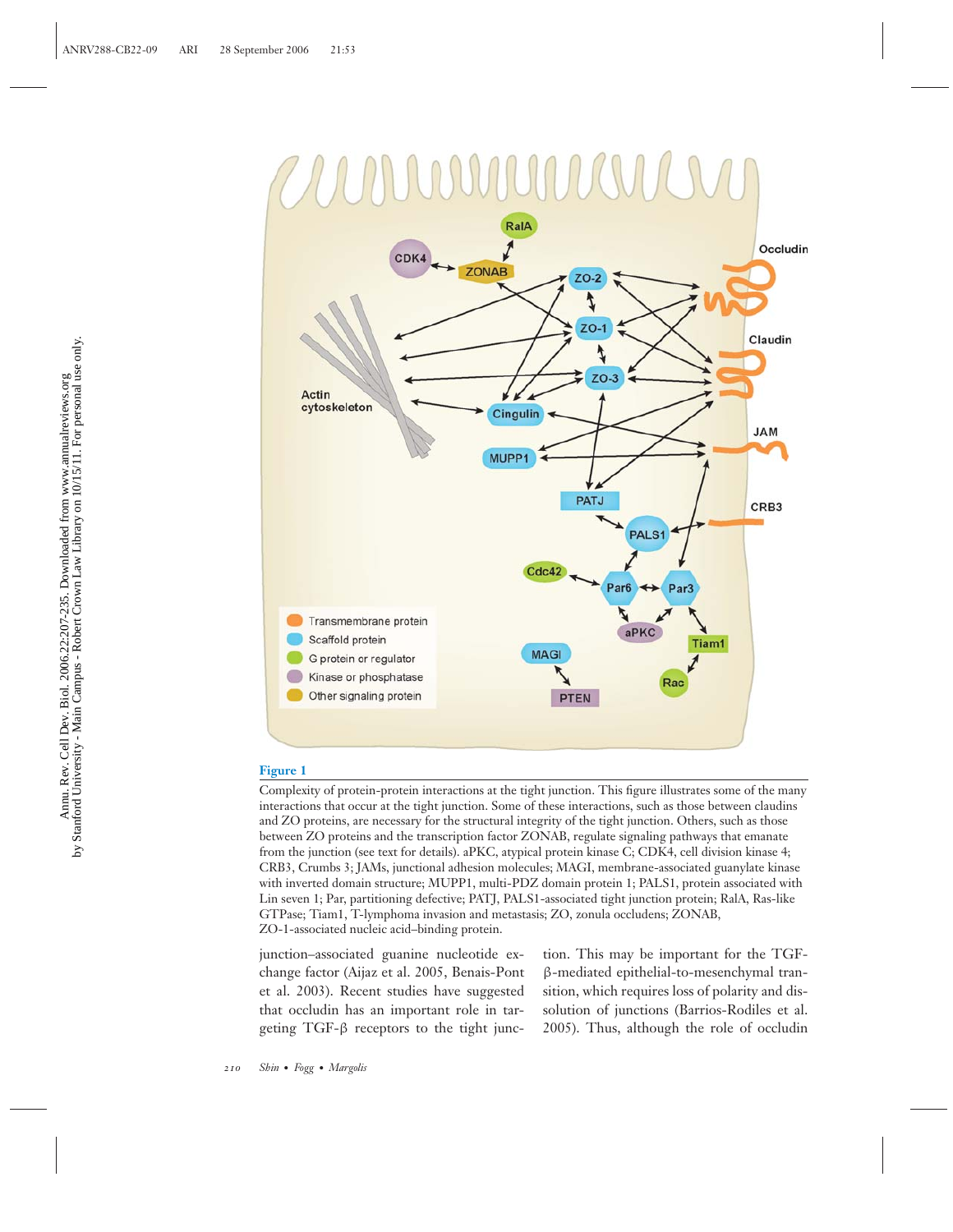

## **Figure 2**

Signaling events at tight junctions. Tight junction proteins regulate the assembly of tight junctions by controlling transcription and localization of tight junction proteins. In addition, the proteins at tight junctions are involved in proliferation and differentiation control (see text for details). aPKC, atypical protein kinase C; CDK4, cell division kinase 4; MAGI1, membrane-associated guanylate kinase with inverted domain structure; PKA, protein kinase A; RalA, Ras-like GTPase; Tiam1, T-lymphoma invasion and metastasis; VASP, vasodilator-stimulated phosphoprotein; ZO, zonula occludens; ZONAB, ZO-1-associated nucleic acid–binding protein.

in tight junction formation is unclear, studies have revealed an emerging role for this protein in the regulation of signaling events at this junction.

**Claudins.** Claudins are a family of transmembrane proteins that are constituents of

the tight junction intercellular strands. Similar to occludin, claudins contain four transmembrane domains, two extracellular loops, and two intracellular domains. Despite this topological resemblance, claudins have no sequence similarity to occludin. Tsukita and coworkers (Furuse et al. 1998a) first identified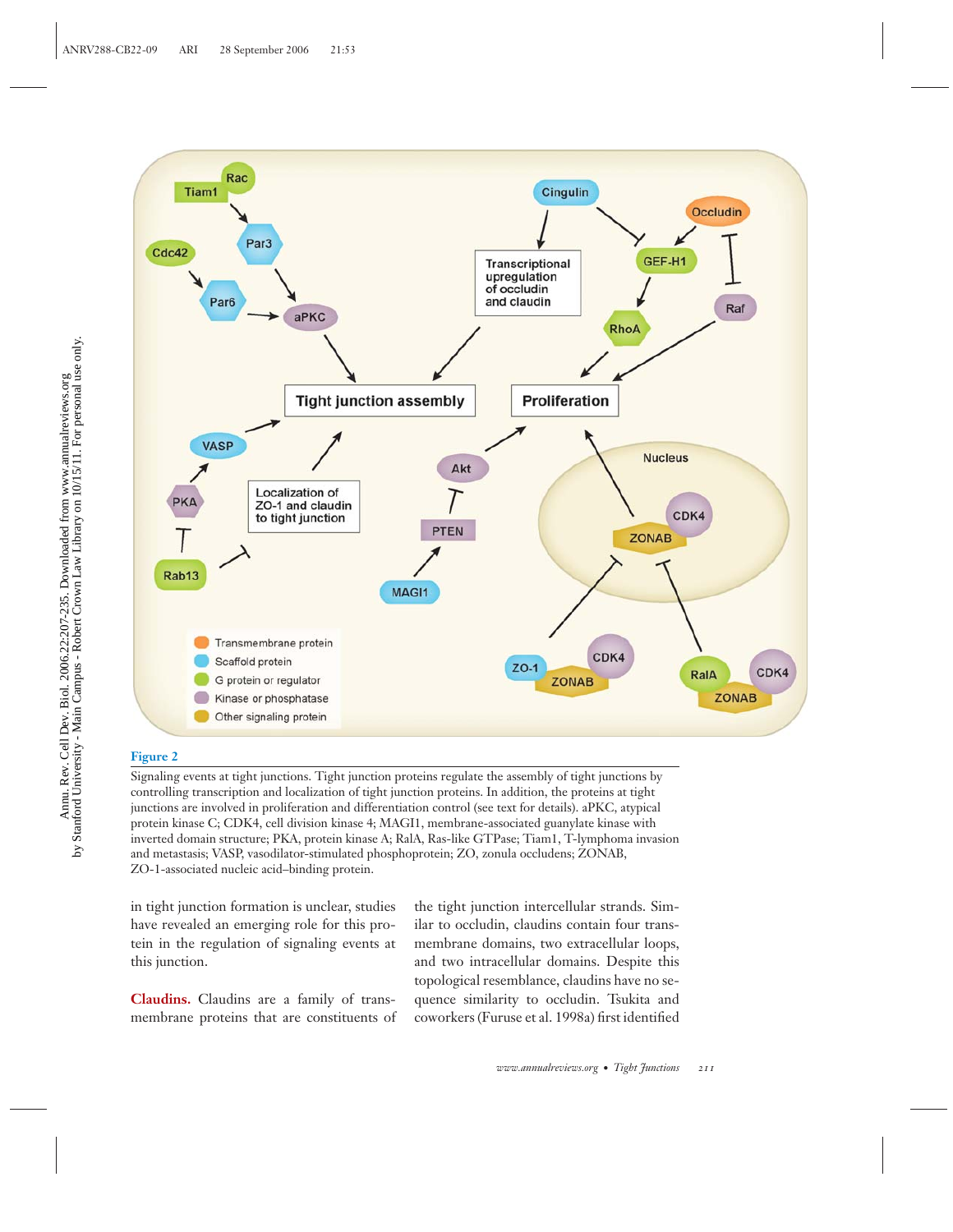**PALS1:** protein

associated with Lin seven 1

#### **PATJ:**

PALS1-associated tight junction protein

#### **Transepithelial resistance:**

electrical resistance across an epithelial monolayer owing in part to the presence of tight junctions

#### **Paracellular permeability:**

ability of molecules to penetrate the barrier between cells claudin-1 and -2 from a chicken liver fraction. Subsequent database searching and genomic cloning identified more claudin family members, expanding the number to 24 as of this writing. Most cells express at least two claudin family members; some claudins, such as claudin-5 and claudin-11, have tissue-specific expression patterns (reviewed in Tsukita et al. 2001).

Claudin proteins mediate calciumindependent cell-cell adhesion. Expression of claudin-1 and claudin-2 in L fibroblasts lacking tight junctions induces cell-cell aggregation and the formation of cell-cell contact planes where claudins are concentrated (Furuse et al. 1998b). Freeze-fracture electron microscopy revealed that these cell contact planes are composed of a welldeveloped network of particle strands, similar in structure to tight junctions. When occludin and claudin were coexpressed in L fibroblasts, occludin was recruited along with claudin into these tight junction–like strands. These results suggest claudins are the main proteins important for tight junction strand formation. Claudins interact with each other between different tight junction strands or within individual strands in a homotypic as well as heterotypic manner (Furuse et al. 1999). The C-terminal amino acids of claudins encode PDZ-binding motifs, and these motifs are highly conserved throughout the claudin family. Through these PDZ-binding motifs, claudins directly interact with peripheral PDZ-domain-containing proteins, including ZO-1, ZO-2, ZO-3, and protein associated with Lin seven 1 (PALS1)-associated tight junction protein (PATJ) (**Figure 1**) (Roh et al. 2002a; reviewed in Tsukita et al. 2001).

Cell-type-specific differences in tight junctions appear to be determined by different combinations of claudin isoforms. MDCK type II cells with low transepithelial resistance (TER) have a high level of claudin-2 expression, but MDCK type I cells with high TER express low levels of claudin-2 (Furuse et al. 2001). Moreover, mutations in claudin-16 are associated with human disease syn-

dromes in which normal paracellular permeability to calcium and magnesium is impaired (Hou et al. 2005, Simon et al. 1999). In addition, claudin-4 expression in epithelia induces a decrease in paracellular conductance by reducing sodium permeability (Van Itallie et al. 2001). Furthermore, claudin-1 knockout mice die from dehydration within 1 day of birth owing to defects in epidermal barrier function (Furuse et al. 2002). These studies indicate that claudins are crucial for the barrier function of tight junctions.

Studies have identified several potential mechanisms for the regulation of claudin function. Some studies indicate that WNK4, a serine/threonine kinase, hyperphosphorylates claudin-1–4 and decreases TER by increasing the permeability of chloride (Yamauchi et al. 2004). D'Souza et al. (2005) showed claudin-3 is phosphorylated in ovarian cancer cells by protein kinase A (PKA) and this phosphorylation event increases paracellular permeability and disrupts the tight junction barrier function. Studies using an intestinal epithelial monolayer showed interferon gamma (IFN- $\gamma$ ) increases the paracellular permeability and disrupts the epithelial barrier by inducing endocytosis of tight junction proteins such as claudin-1 and occludin (Madara & Stafford 1989, Utech et al. 2005). The protein Snail regulates claudin function at the transcriptional level. Snail is a transcription factor expressed during epithelialto-mesenchymal transition, and it downregulates the expression of junctional proteins, including E-cadherins, claudins, and occludin. Snail decreases claudin expression, resulting in an increase in tight junction paracellular permeability and disruption of barrier function (Ikenouchi et al. 2003).

**Junctional adhesion molecules.** JAMs are members of the immunoglobulin superfamily of proteins and are expressed in epithelial cells. JAMs are also found in many other cell types, including leukocytes, endothelia, and platelets. Four members of the JAM protein family have been identified: JAM-A, JAM-B,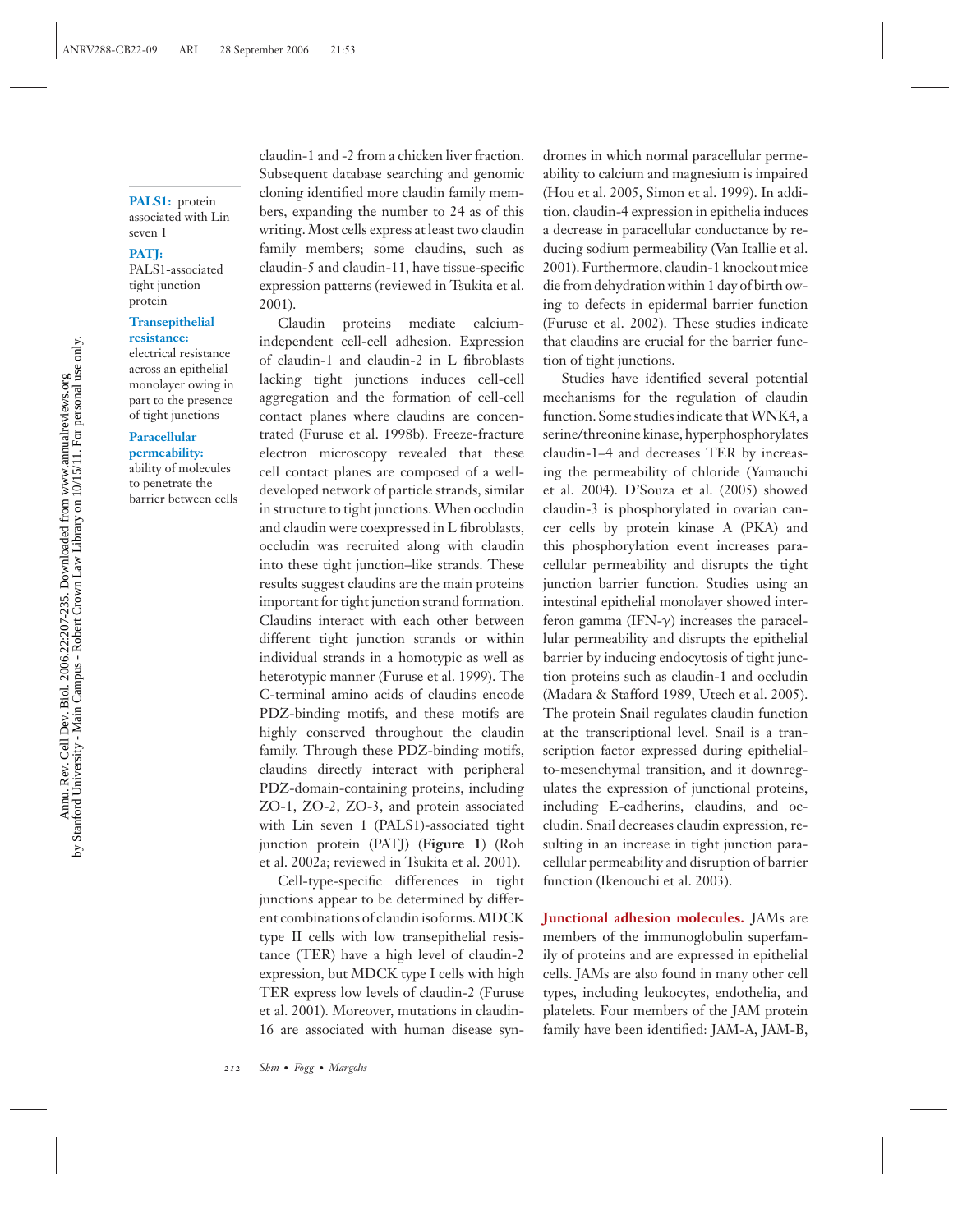JAM-C, and JAM4/JAML (JAM4 refers to the mouse protein, whereas JAML refers to the human homolog of JAM4) (Mandell & Parkos 2005). In epithelia, JAM-A and JAM-C localize to the tight junction, whereas JAM-B exists along the lateral membrane (Aurrand-Lions et al. 2001).

Unlike occludin and claudin, JAMs have a single transmembrane domain, an extracellular domain containing two Ig-like motifs, and a cytoplasmic tail (Kostrewa et al. 2001). The extracellular domains of JAM-A, JAM-B, and JAM-C contain dimerization motifs that play a role in their interactions (Kostrewa et al. 2001, Mandell et al. 2004). In Chinese hamster ovary cells, exogenously expressed JAM-A localizes to the cell-cell contact site formed by two transfected cells, not to cell-cell junctions formed by one transfected cell and one untransfected cell; this suggests that JAM-A may participate in cell adhesion through homophilic interactions (Bazzoni et al. 2000a). Other studies have reported heterophilic interactions of JAM-B with JAM-C as well as with integrins (Cunningham et al. 2002, Liang et al. 2002).

Recent studies have implicated JAM proteins in the formation of intercellular junctions and in epithelial barrier function. Inhibition of JAM protein function with a monoclonal antibody results in decreases in TER and defects in tight junction assembly (Liu et al. 2000). JAM-A homodimer formation is implicated in JAM-A regulation of tight junctions (Mandell et al. 2004). Despite this evidence, little is known of the detailed mechanisms whereby JAM proteins regulate tight junction formation. Unlike the case with occludin and claudins, evidence is lacking for a direct role of JAM proteins in the formation of tight junctions and regulation of the paracellular barrier. JAMs are known to interact with many other proteins, and JAMs may indirectly regulate tight junction formation by targeting other proteins to the tight junction. Except for JAML, all JAM proteins have a PDZ-binding motif at their C termini that appears to be involved in the interaction with

tight junction scaffolding proteins (**Figure 1**). These scaffolding proteins include ZO-1, calcium/calmodulin-dependent serine protein kinase (CASK/Lin2), membraneassociated guanylate kinase with inverted domain structure 1 (MAGI-1), multi-PDZ domain protein 1 (MUPP1), and partitioning defective 3 (Par3) (Ebnet et al. 2001, Itoh et al. 2001). The interaction of JAMs with many of these proteins appears to be important for proper function of the tight junction (reviewed in Mandell & Parkos 2005). However, further work is necessary to understand the detailed role of JAM proteins in tight junction formation.

## **Peripheral Membrane Proteins**

Transmembrane proteins of the tight junctions bind via their intracellular domains to peripheral membrane proteins. These peripheral membrane proteins, reviewed below, allow the transmembrane proteins to organize in the membrane, attach to the cytoskeleton, and initiate cell signaling.

**Zonula occludens.** ZOs are tight junction proteins that belong to the membraneassociated guanylate kinase (MAGUK) family of proteins. MAGUKs contain a core structure consisting of one or more PDZ domains, an Src homology 3 (SH3) domain, and a guanylate kinase (GUK) domain (reviewed in Gonzalez-Mariscal et al. 2000). The majority of MAGUK proteins localize to specific regions of cells such as junctions or synapses and act as peripheral membrane scaffolding proteins. The GUK domains of MAGUK proteins can bind to GMP but have no catalytic activity, consistent with their role in protein interactions rather than catalysis (Kistner et al. 1995, Masuko et al. 1999, Olsen & Bredt 2003). Indeed, the GUK domain of PSD-95 can interact with proteins such as guanylate kinase–associated protein (Kim et al. 1997). In PSD-95, an intramolecular interaction between the SH3 and GUK domains that did not require a conventional

**Par3:** partitioning defective 3

#### **MAGUK:** membraneassociated guanylate kinase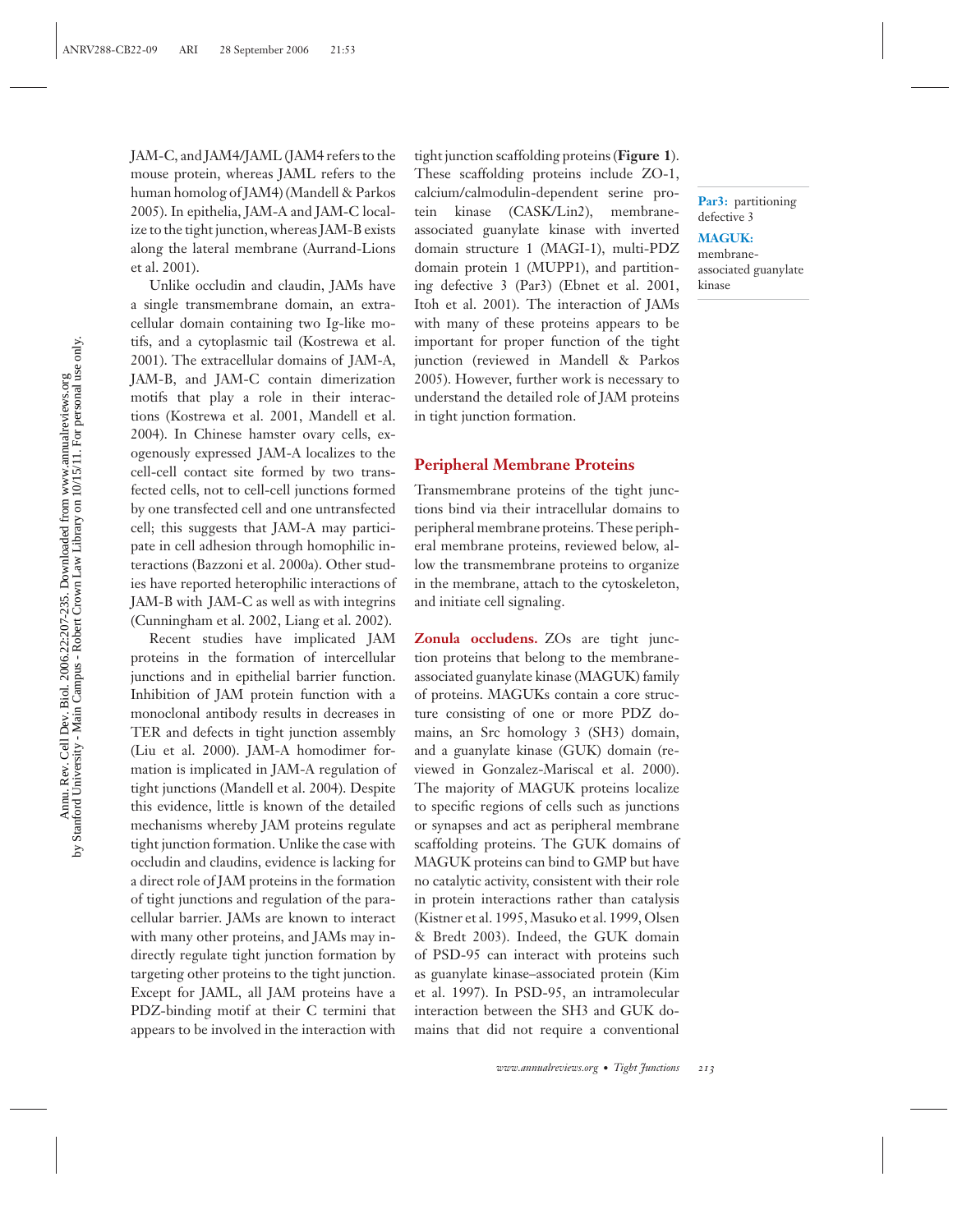#### **ZONAB:**

ZO-1-associated nucleic acid–binding protein

SH3-binding polyproline motif was identified; this suggests that the SH3 domain of MAGUKs may play a unique role in the regulated assembly of these proteins (McGee et al. 2001).

There are three isoforms of ZO proteins: ZO-1, ZO-2, and ZO-3. ZO-1 localizes to the tight junction of epithelial and endothelial cells and is also present in nonepithelial cells such as fibroblasts, astrocytes, and Schwann cells (reviewed in Gonzalez-Mariscal et al. 2000). In addition to the MAGUK core structure of PDZ, SH3, and GUK domains, ZO-1 also contains two nuclear localization signals and a carboxyl region with several prolinerich regions. Studies show that ZO-1 localizes to the nucleus during the maturation of the epithelial monolayer and regulates proliferation by interacting with a Y-box transcription factor, ZO-1-associated nucleic acid–binding protein (ZONAB) (Balda et al. 2003, Balda & Matter 2000). Moreover, ZO-1 plays an important role in the assembly and function of tight junctions. ZO-1 has been implicated in the development of tight junctions during mouse blastocyst formation, and epithelial cells derived from ZO-1 knockout mice show delayed tight junction formation following a calcium-switch assay (Sheth et al. 1997, Umeda et al. 2004). In T84 epithelial cells, reduced barrier function induced by IFN- $\gamma$  is mediated, in part, by a reduction of ZO-1 expression in T84 epithelia (Youakim & Ahdieh 1999).

ZO-2 and ZO-3 were identified as binding partners of ZO-1 (reviewed in Gonzalez-Mariscal et al. 2000). ZO-2 also has two nuclear localization signals in its first PDZ domain and in its GUK domain; studies indicate that ZO-2 localizes to the nuclei in subconfluent epithelial cells and directly interacts with various nuclear proteins such as Fos, Jun, CCAAT/enhancer binding protein, and DNA-binding protein scaffold attachment factor-B (Betanzos et al. 2004, Jaramillo et al. 2004, Traweger et al. 2003). Studies showing that ZO-1 expression is lost in breast cancer cells suggests the involvement of ZO

proteins in tumorigenesis; additionally, ZO-2 is a cellular target for tumorigenic adenovirus type 9 E4-ORF1 (Glaunsinger et al. 2001, Hoover et al. 1998).

As mentioned above, ZO proteins act as scaffolding proteins and interact with many binding partners at the tight junction, including transmembrane proteins and cytoskeletal proteins (**Figure 1**). ZO-1 is able to bind to ZO-2 and ZO-3 via its second PDZ domain. All ZO proteins interact directly with the C-terminal domain of occludin (reviewed in Feldman et al. 2005, Gonzalez-Mariscal et al. 2000). The C-termini of claudins can bind to the first PDZ domain of ZO proteins (Itoh et al. 1999). Moreover, cingulin, a cytoplasmic protein of the tight junction, interacts with all ZO proteins (Cordenonsi et al. 1999). ZO-1 binds to ZONAB through its SH3 domain (Balda & Matter 2000, Balda et al. 2003). Furthermore, ZO proteins can interact with F-actin and the actin-binding protein Band 4.1 to link tight junction transmembrane proteins to the actin cytoskeleton (reviewed in Gonzalez-Mariscal et al. 2000). In addition to interactions with tight junction proteins, ZO-1 can interact with adherens junction proteins such as E-cadherin and catenin in nonepithelial cells and nonpolarized epithelial cells (Itoh et al. 1993, Rajasekaran et al. 1996). Also, ZO-1 is recruited to the nectin-based cell-cell adhesion complex through its interaction with afadin, an F-actin-binding protein (Yokoyama et al. 2001). Moreover, ZO-2 can bind to the lateral membrane protein, hScrib, in epithelia (Metais et al. 2005). These observations indicate that ZO proteins form a complex with adherens junction proteins in nonpolarized cells in which tight junctions have not formed, but upon polarization, ZO proteins can separate from the adherens junction and concentrate in the tight junction, where they interact with tight junction proteins such as claudins and occludin (Muller et al. 2005).

**Membrane-associated guanylate kinase inverted.** MAGI proteins belong to the MAGUK family of proteins but have three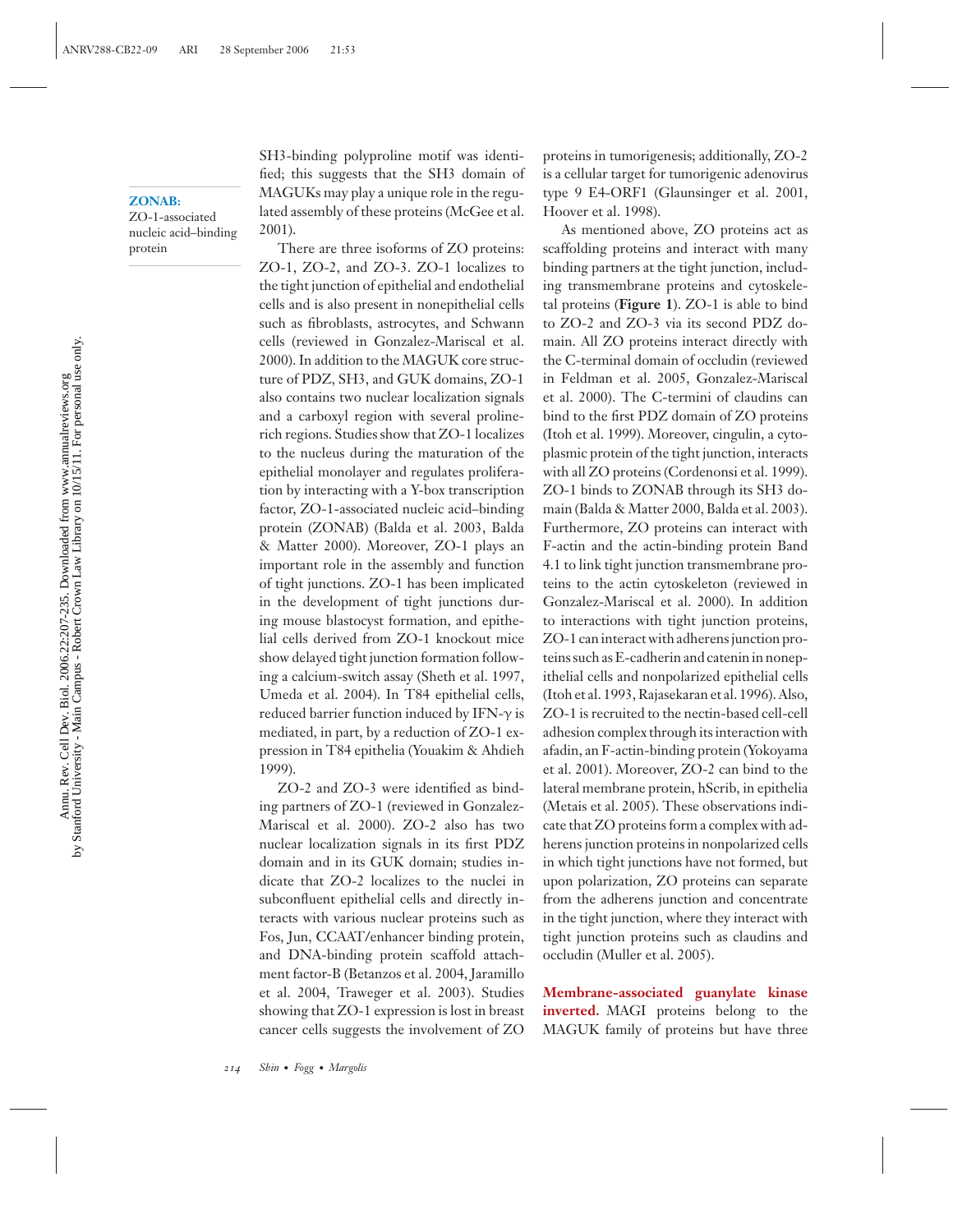features that distinguish them from all other members of the family: (*a*) The GUK domain is located on the N terminus rather than the C terminus; (*b*) the SH3 domain is replaced by two WW domains, another type of proteinprotein interaction module that binds prolinerich peptides; and (*c*) MAGI proteins contain five PDZ domains rather than the usual one or three (Dobrosotskaya et al. 1997). MAGI-1 and MAGI-3 are expressed widely in various adult tissues, whereas MAGI-2 is primarily but not exclusively expressed in the brain.

Although MAGI-1 localizes to the tight junction (Ide et al. 1999), it also binds to βcatenin and is associated with β-catenin in Ecadherin-based adherens junctions. This association becomes stronger in calcium-depleted nonpolarized epithelial cells. These observations imply that, similar to the ZO proteins, MAGI-1 is involved in the formation of both adherens junctions and tight junctions and that interactions with junctional proteins are regulated during the polarization process (Dobrosotskaya & James 2000, Rajasekaran et al. 1996). Furthermore, two actin-binding proteins, synaptopodin and  $\alpha$ -actinin-4, are also capable of binding to MAGI-1, and this interaction is mediated by the second WW and PDZ5 domain of MAGI-1, respectively. This suggests that MAGI-1 plays a role in actin-cytoskeleton dynamics within polarized epithelial cells (Patrie et al. 2002).

MAGI proteins are involved in various signal transduction events (**Figure 2**). MAGI proteins interact with the tumor suppressor protein PTEN via their second PDZ domain and recruit PTEN to cell-cell junctions. The interaction of MAGI-2 with PTEN is regulated through the phosphorylation of the C terminus of PTEN and stabilized by the cytoskeletal protein, vinculin. MAGI-mediated recruitment of PTEN to E-cadherin-based adherens junctions appears to stabilize these junctions and suppress Akt-induced cell invasiveness, suggesting that MAGI plays a role in tumorigenesis (Subauste et al. 2005, Tolkacheva et al. 2001). The involvement of MAGI proteins in tumorigenesis is further

suggested by studies showing that oncogenic viral proteins, such as E4-ORF and E6 of adenovirus type 9 as well as high-risk human papillomaviruses, interact with MAGI proteins and target them for degradation (Glaunsinger et al. 2000, Thomas et al. 2002). In a recent study, Ohashi et al. (2004) showed that MAGI3 binds to the Tax1 protein of human T cell leukemia virus type 1 (HTLV-1) and that this interaction may play a role in the pathogenesis of HTLV-1-associated diseases.

**Cingulin.** Cingulin is a 140–160-kD protein localized to the cytoplasmic surface of epithelial tight junctions. This protein was originally identified as a peripheral membrane protein at the tight junction in avian brush border cells (Citi et al. 1988). It is expressed during early mouse embryo development by both maternal and embryonic genomes, suggesting a potential role in embryogenesis and epithelial maturation (Fleming et al. 1993, Javed et al. 1993). Cingulin has globular head and tail domains as well as a central α-helical rod domain that is responsible for the formation of coiled-coil parallel dimers (Citi et al. 2000, Cordenonsi et al. 1999). Cingulin interacts with other tight junction proteins, including ZO-1, ZO-2, ZO-3, JAM-A, and actin, suggesting that cingulin is an important component of tight junctions and links tight junction proteins to the actin cytoskeleton (**Figure 1**) (Bazzoni et al. 2000b, Cordenonsi et al. 1999, D'Atri & Citi 2001, D'Atri et al. 2002).

Recent evidence suggests that cingulin plays an important role in transcriptional regulation and cell proliferation (**Figure 2**). Embryoid bodies derived from cingulin knockout mice showed alterations in the mRNA expression levels of several tight junction proteins, including claudins and occludin (Guillemot et al. 2004). Also cingulin may inhibit the activity of RhoA, which is required for cell-cycle progression, by interacting with the RhoA GEF protein, GEF-H1/Lfc (Aijaz et al. 2005). On the basis of these studies, one can propose that cingulin plays a role in tight junction formation via the transcriptional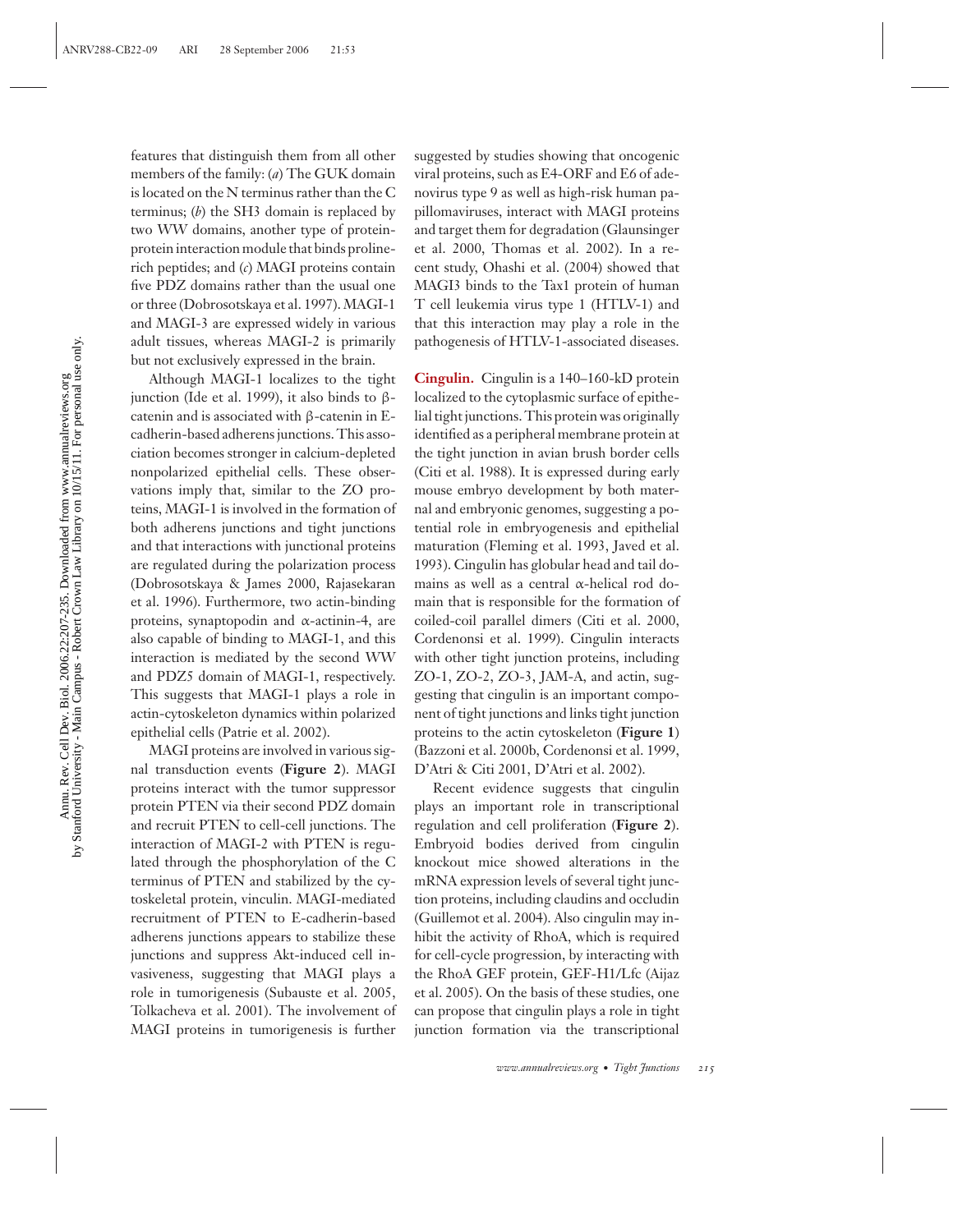regulation of tight junction protein expression and by the downregulation of RhoA activity blocking G1/S phase progression.

**ZO-1-associated nucleic acid–binding protein.** ZONAB was identified as a binding partner of ZO-1 and localizes to both the tight junction and nucleus (Balda & Matter 2000). It is a Y-box transcription factor protein that binds to inverted CCAAT box-containing sequences. ZONAB binds the promoter of the epidermal growth factor receptor 2 (ErbB-2) and regulates ErbB-2 expression. ZONAB also interacts with cell division kinase 4 (CDK4), a protein involved in S phase entry that regulates cell proliferation (Balda et al. 2003). ZONAB activity is regulated by its interaction with ZO-1 and by cell density (**Figure 2**). Under conditions of high cell density, ZONAB interacts with ZO-1 at the tight junction and is sequestered from the nucleus, and thus it is unable to regulate gene expression. ZONAB also serves to sequester CDK4 away from the nucleus under these conditions, resulting in a block of cell entry into S phase. Under conditions of low cell density, however, the formation of tight junctions is not complete, and the expression of ZO-1 is low. ZONAB is thus released from the tight junction and able to localize to the nucleus, where it can regulate gene expression. It also translocates CDK4 into the nucleus, stimulating cell entry into S phase. Thus, ZONAB appears to play a unique role as a tight junction–associated protein that serves as a sensor of cell density, regulating transcription and cell proliferation in a density-dependent manner.

More recently, Frankel et al. (2005) demonstrated that ZONAB binds to Ras-like GTPase (RalA) proteins, which are members of the Ras superfamily and are involved in a variety of signaling events such as vesicle transport, cellular transformation, actincytoskeleton remodeling, and cell-cycle control. As with ZO-1, interaction with RalA appears to regulate the transcriptional activity of ZONAB in a cell density–dependent man-

ner (**Figure 2**). Increased amounts of RalA-ZONAB complex form under conditions of high cell density, and transcriptional repression by ZONAB is relieved. When cells grow under low-density conditions, the amount of RalA-ZONAB complex formed is decreased, and ZONAB is transcriptionally active. The exact mechanisms by which RalA regulates ZONAB transcriptional activity are still unclear; it is also unclear whether RalA and ZO-1 act together in the regulation of ZONAB activity.

**Rab13.** Rab13 is a member of the small GT-Pase Rab family of proteins that is involved in the regulation of exocytic and endocytic pathways, including vesicle movement and fusion. Zahraoui et al. (1994) identified it as a mammalian homolog of the yeast secretory protein, Sec4. Rab13 localizes to the tight junction in polarized epithelial cells and is recruited to cell-cell contacts from a cytosolic pool at an early stage of junctional complex assembly, suggesting a role in early junctional formation (Sheth et al. 2000). Expression of a constitutively active form of Rab13 inhibits trafficking of claudin-1 and ZO-1 to the plasma membrane (Marzesco et al. 2002). Furthermore, dominant active Rab13 was also shown to inhibit the postendocytic recycling of occludin to cell junctions. These results are consistent with studies showing a negative effect of activated Rab13 on tight junction assembly (Marzesco et al. 2002, Morimoto et al. 2005). In a recent study Kohler et al. (2004) demonstrated that activated Rab13 directly interacts with PKA and inhibits the PKA-dependent phosphorylation at tight junctions (**Figure 2**). As a result, the PKA-dependent phosphorylation of vasodilator-stimulated phosphoprotein, an actin-remodeling protein whose phosphorylation is required for tight junction barrier function, is inhibited, and the localization to the junction of vasodilator-stimulated phosphoprotein, as well as of tight junction proteins including claudin-1 and ZO-1, is disrupted (Kohler et al. 2004, Lawrence et al.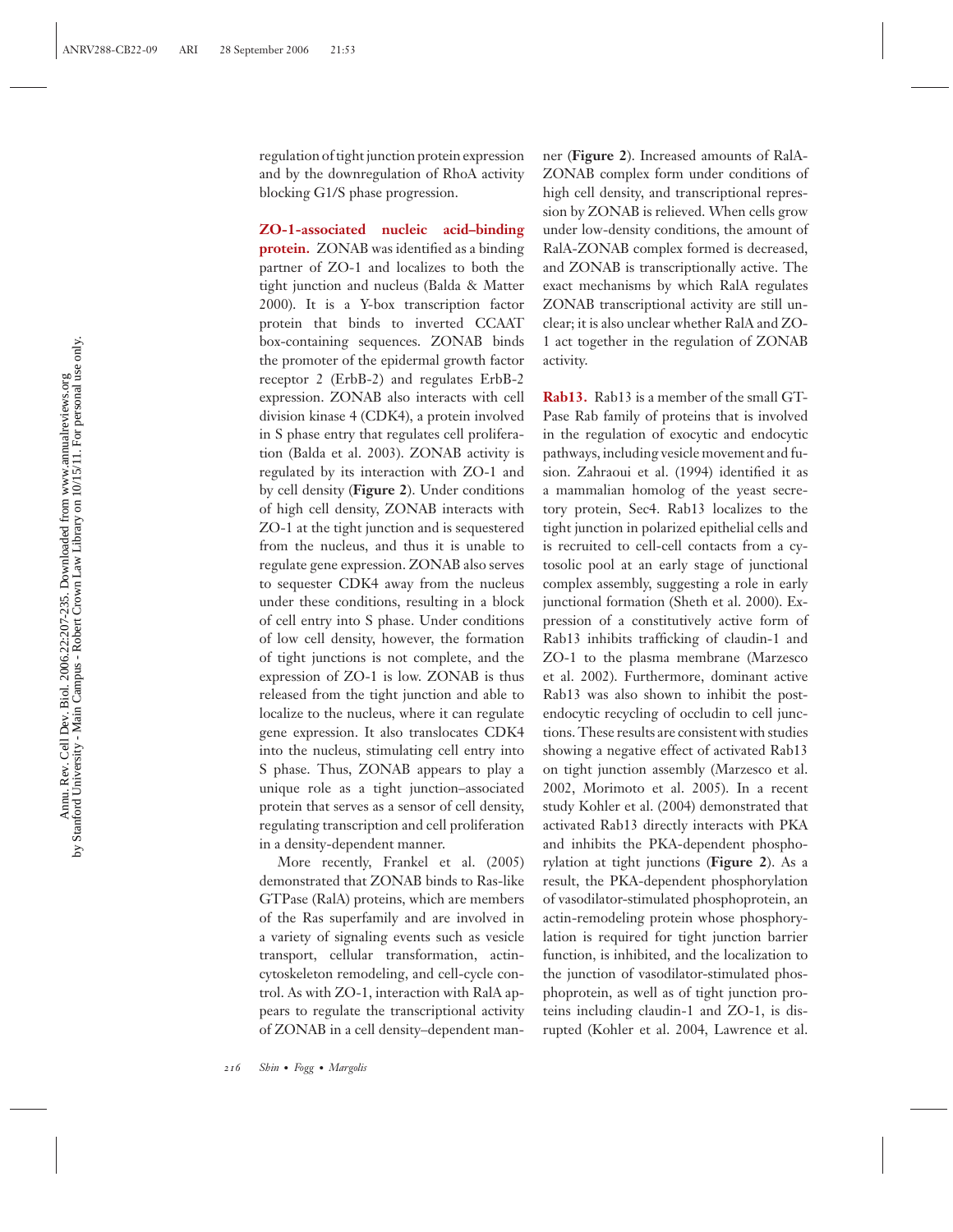2002). Thus, Rab13 plays an important role in the dynamics of tight junction assembly by regulating PKA signaling and protein trafficking.

## **CELL POLARITY AND JUNCTIONAL ASSEMBLY**

Recent studies suggest that many tight junction proteins form evolutionarily conserved multiprotein complexes and function as molecular cassettes. In this section, we discuss the detailed function of two of these evolutionarily conserved protein complexes, the CRB3(CRB)/PALS1(Stardust)/ PATJ(DmPATJ) and the Par3(Bazooka)/ Par6/aPKC complexes. These protein complexes not only guide tight junction formation but also play an important role in the establishment and maintenance of apico-basal polarity.

## **Function of the Crumbs Complexes in Epithelial Cell Polarization**

*Drosophila* CRB is a transmembrane protein with 30 EGF-like and 4 laminin A G-domainlike repeats in its extracellular domain. It localizes to the apical membrane and concentrates at the subapical region (also called the marginal zone), a region above the zonula adherens (ZA), a belt-like junctional structure encircling the apex of *Drosophila* epithelia. The loss-of-function CRB mutants show severe disorganization and degeneration of ectodermally derived embryonic epithelia (reviewed in Tepass et al. 2001). CRB is an important apical membrane determinant, as the insertion of CRB is sufficient to confer apical characteristics to the plasma membrane, and overexpression of CRB induces an expansion of the apical domain and a reduction of the basolateral domain (Wodarz et al. 1995). CRB overexpression also leads to the redistribution of beta heavy spectrin, one of the membrane cytoskeleton proteins, which is consistent with a study suggesting that CRB stabilizes the apical spectrin–

based membrane skeleton by interacting with beta heavy spectrin as well as with Dmoesin, a 4.1/ezrin/radixin/moesin (FERM)-domain containing protein (Medina et al. 2002). Furthermore, a recent study showed that CRB accumulates at the apical membrane in syntaxin Avalanche or Rab5 mutants, genes that encode core components of the vesicle trafficking machinery. This accumulation of CRB also leads to an expansion of the apical membrane in *Drosophila* epithelia (Lu & Bilder 2005). These results suggest that endocytic traffic is critical for the maintenance of apico-basal polarity and confirm that CRB plays an important role in the determination of the apical domain.

In addition to apical determination, CRB in concert with Stardust (Sdt) is required for the biogenesis of the ZA, which plays an important role in the establishment of epithelial integrity (Grawe et al. 1996, Tepass 1996). Sdt is a MAGUK protein and the *Drosophila* homolog of PALS1. Mutations in Sdt produce a phenotype nearly identical to that associated with CRB mutations in the development of epithelial polarity (Tepass & Knust 1993). The ZA is formed during and after gastrulation, and the reorganization of spot adherens junctions into ZA during cellularization is a critical step of ZA formation (Tepass et al. 2001). During the polarization of epithelia, CRB seems to delimit the apical border where the ZA will be formed, whereas Sdt appears to be required for the assembly of spot adherens junctions during gastrulation (Grawe et al. 1996). CRB and Sdt are mutually dependent for their stability and localization; expression of CRB is decreased in Sdt mutants and vice versa (Bachmann et al. 2001, Hong et al. 2001). Indeed, CRB physically interacts with Sdt, just as mammalian CRB3 interacts with PALS1 (see below) (Bachmann et al. 2001, Hong et al. 2001, Roh et al. 2002b). CRB also controls polarity and ZA formation in *Drosophila* photoreceptor cells (Izaddoost et al. 2002, Pellikka et al. 2002).

The mammalian CRB proteins were identified as homologs of the *Drosophila* CRB protein. They are integral membrane

## **CRB3:** Crumbs3

**Apical membrane:** membrane of epithelial cells that faces the free surface, opposite to the basal membrane, which contacts the basement membrane

**Sdt:** Stardust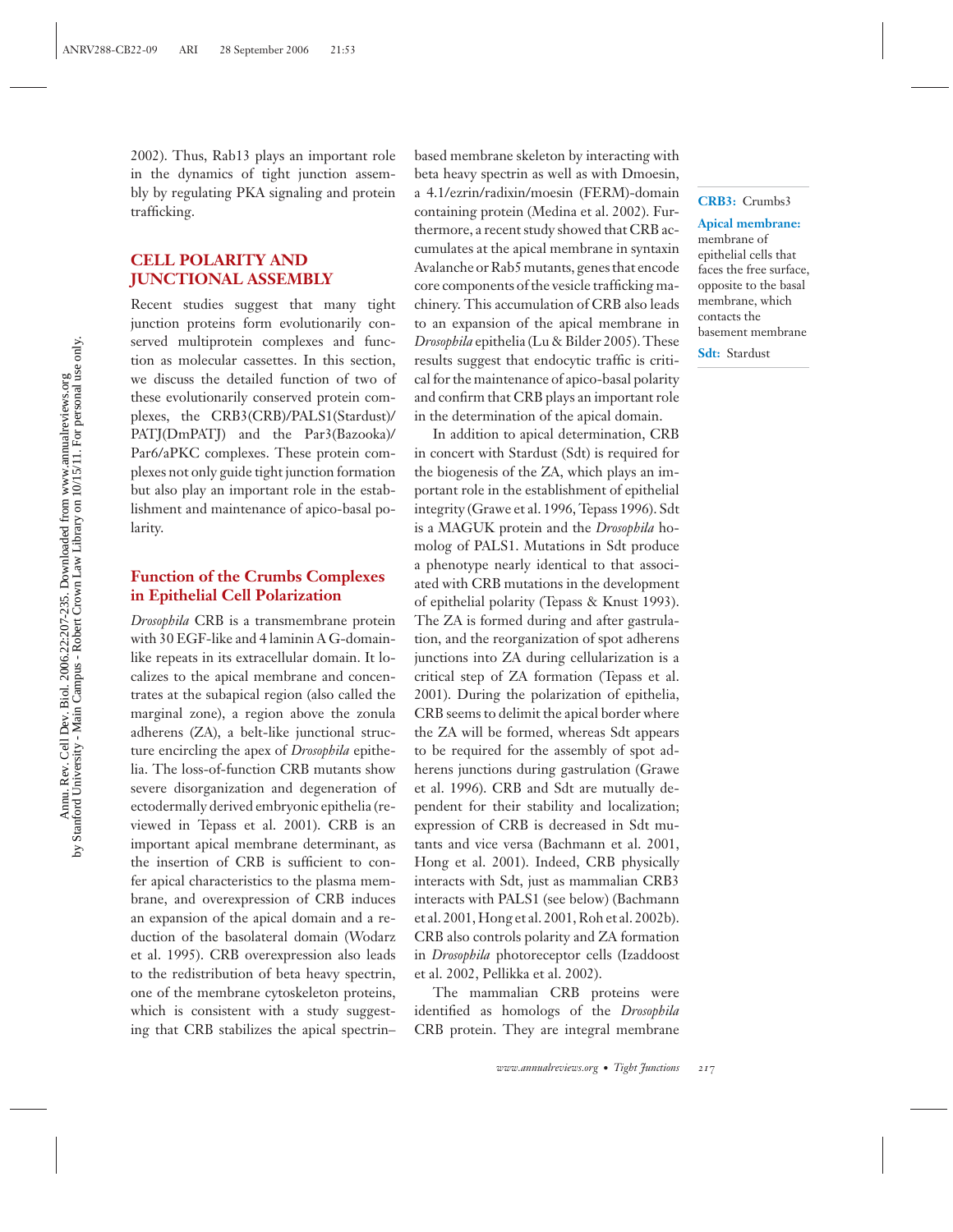proteins consisting of a transmembrane domain, an extracellular domain, and an intracellular domain with conserved PDZ-binding and FERM-binding motifs. Although three isoforms of mammalian CRB have been identified, only two, CRB1 and CRB3, have been functionally characterized. CRB1 is the human ortholog of *Drosophila* CRB, and it is expressed primarily in the eye and brain; mutations in CRB1 cause Leber congenital amaurosis and retinitis pigmentosa (den Hollander et al. 1999, 2001). A recent study with CRB1 knockout mice suggests that CRB1 is required for the maintenance of photoreceptor cell polarization and adhesion during light exposure (van de Pavert et al. 2004). The CRB3 isoform is expressed mainly in epithelial tissues. Unlike CRB1 and *Drosophila* CRB, which have large extracellular regions containing laminin G and epidermal growth factor–like domains, CRB3 has a very short extracellular domain. CRB3 localizes to the apical membrane of epithelial cells and is concentrated at tight junctions, where it interacts with PALS1, the mammalian homolog of the *Drosophila* Sdt protein (**Figure 1**). Interaction of CRB3 with the PDZ domain of PALS1 is mediated by an evolutionarily conserved Cterminal PDZ-binding motif, the amino acid sequence ERLI (Makarova et al. 2003).

Several studies have now established an important role for CRB3 in epithelial cell polarization and tight junction formation. Overexpression of CRB3 in MDCKII cells leads to the delayed formation of tight junctions and a disruption of cell polarity; these phenotypes require the C-terminal ERLI sequence of CRB3, demonstrating the functional importance of the PDZ-binding motif (Lemmers et al. 2004, Roh et al. 2003). Moreover, a recent study using mammary epithelial MCF10A cells indicated a critical role for CRB3 in tight junction formation. MCF10A cells express little endogenous CRB3 and do not form tight junctions in vitro. It was found that the introduction of exogenous CRB3 into MCF10A cells was sufficient to induce the formation of functional tight junctions.

Mutations in either the PDZ-binding motif or FERM-binding motif led to defects in the ability of CRB3 to promote tight junction development. Thus, both conserved intracellular motifs appear important for CRB3 mediated tight junction formation (Fogg et al. 2005). In addition to having a role in tight junction formation, CRB3 has also been implicated in the formation of primary cilia. CRB3 has been localized to cell cilia, and small interfering RNA experiments show that CRB3 expression is required for ciliogenesis in epithelial cells. (Fan et al. 2004).

PALS1 is a MAGUK protein consisting of two L27 domains, one PDZ domain, an SH3 domain, a Band 4.1–binding domain, and a GUK domain (Kamberov et al. 2000). RNA interference (RNAi)-mediated inhibition of PALS1 expression in mammalian epithelial cells causes defects in tight junction formation and cell polarity. These defects appear to result from a failure of recruitment of the Par6/Par3/aPKC complex to the tight junction (see below) (Straight et al. 2004). The *Drosophila* ortholog of PALS1, Sdt, was also shown to control the polarity of epithelia in flies as mentioned above. The zebrafish ortholog of PALS1, Nagie Oko (Nok), is essential for morphogenesis of photoreceptor cells in the retina (Bachmann et al. 2001, Hong et al. 2001, Straight et al. 2004, Wei & Malicki 2002). In a recent study Rohr et al. (2006) demonstrated that Nok, in concert with Heart and Soul/aPKC<sub>l</sub>, is required for myocardial coherence and remodeling during cardiac morphogenesis.

PALS1 has two L27 domains. One of the L27 domains interacts with mLin-7, whereas the other interacts with PATJ. PATJ is a multiple PDZ-domain-containing protein that localizes to the tight junction. Of its ten PDZ domains, binding partners have been identified for only two. PATJ interacts with ZO-3 via its sixth PDZ domain and with claudin-1 via its eighth PDZ domain. (Lemmers et al. 2002, Roh et al. 2002a,b). MUPP1, a paralog of PATJ, contains 13 PDZ domains and also interacts with tight junction proteins,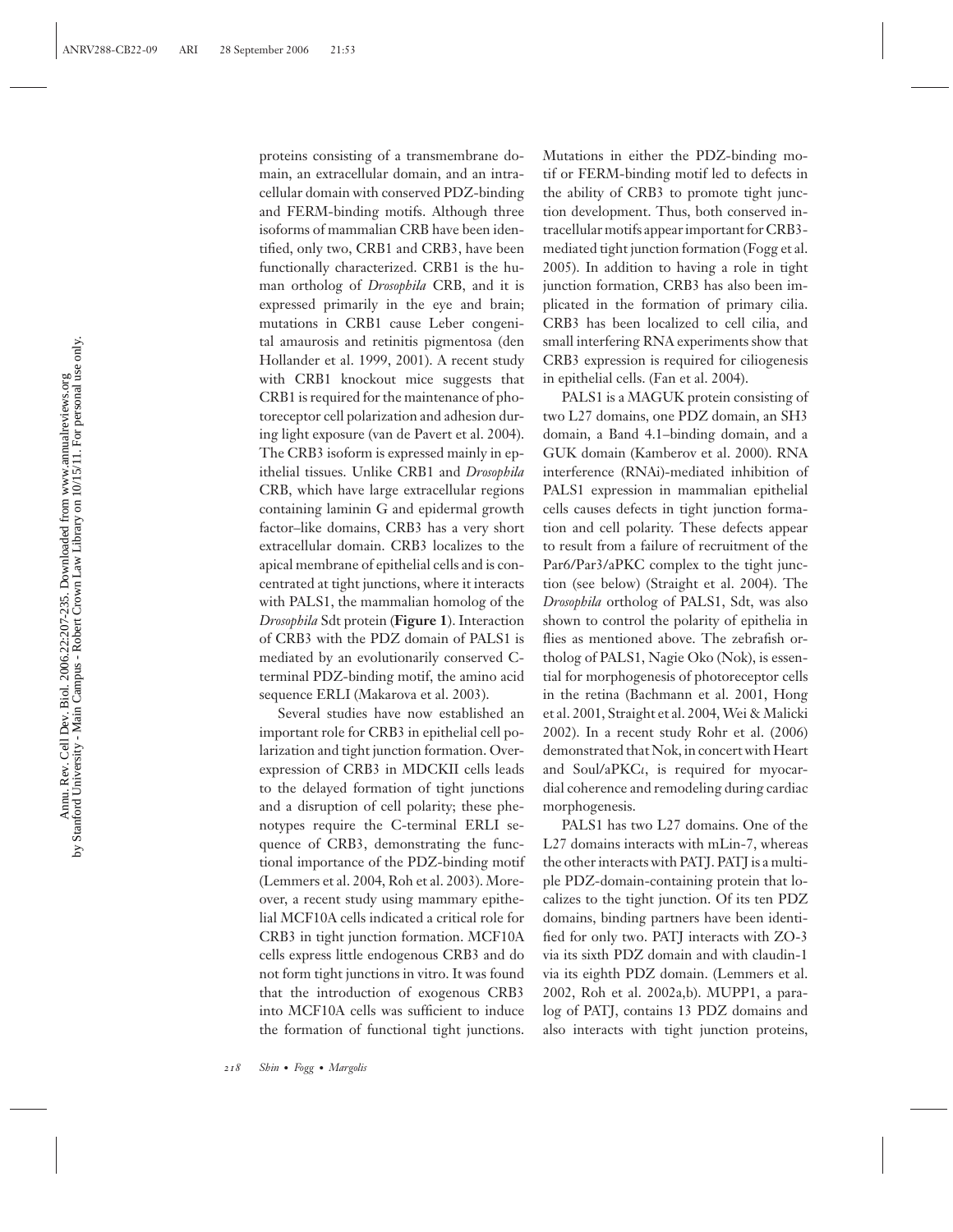including claudins and JAM (Hamazaki et al. 2002, Poliak et al. 2002). However, the function of MUPP1 in epithelial polarity and junction formation is not clear, although its role as a tumor suppressor has been suggested by studies showing that MUPP1 is a target protein of oncogenic viruses such as human papillomaviruses (Lee & Laimins 2004, Massimi et al. 2004).

Recent studies indicate that PATJ plays an important role in the development of mammalian epithelial cell polarity. Using the MDCK cell cyst model, Shin et al. (2005) demonstrated that RNAi-mediated reduction of PATJ expression leads to defects in cell polarity. Studies in MDCK cells demonstrate that when cells are nonpolarized, PATJ localizes to an intracellular compartment related to the vacuolar apical compartment (Low et al. 2000, O'Brien et al. 2002, Rodriguez-Boulan et al. 2005, Shin et al. 2005, Utech et al. 2005, Vega-Salas et al. 1988). During cell polarization, PATJ moves from this compartment to the apical region and then to the tight junction. Suppression of PATJ expression in Caco-2 cells resulted in decreased stability of the CRB3 complex and localization of CRB3 to the intracellular compartment (Michel et al. 2005). These results indicate a role for PATJ in apico-basal polarity and CRB3 trafficking during polarization of mammalian epithelia. Furthermore, PATJ is required for the formation of tight junctions. Adenovirus E4-ORF1 protein induces the disruption of tight junctions by interacting with PATJ and sequestering it from the junction, suggesting a critical role for PATJ in tight junction integrity (Latorre et al. 2005).

In *Drosophila*, DmPATJ, which has one L27 and four PDZ domains, is maternally expressed and localized to the leading edge of the furrow canal, the ingrowing plasma membranes during blastoderm cellularization. During gastrulation, DmPATJ is redistributed to an apical region, where CRB and Sdt localize. Although the localization of Dm-PATJ is disrupted during gastrulation, Dm-PATJ is correctly targeted to the furrow canal

during cellularization in an Sdt mutant, suggesting CRB and Sdt are required for the maintenance of DmPATJ but not essential for the initial localization of DmPATJ (Bachmann et al. 2001, Bhat et al. 1999, Hong et al. 2001). DmPATJ has only four PDZ domains. Bhat et al. (1999) incorrectly reported that mutation of the gene for DmPATJ led to the discs' lost phenotype; however, this study was the first to suggest an indirect interaction between PATJ and CRB. Subsequent studies showed that the defects in the formation of imaginal discs were caused by mutation in a *Drosophila* codanin1 homolog, not DmPATJ (Bhat et al. 2003, Pielage et al. 2003). More recent studies show that DmPATJ is required for planar cell polarity and retinal morphogenesis in the *Drosophila* eye (Djiane et al. 2005, Richard et al. 2006). DmPATJ stabilizes the CRB complex and is required for stalk membrane and rhabdomere maintenance during photoreceptor development (Richard et al. 2006). Moreover, DmPATJ interaction with Frizzled is required for the development of planar cell polarity. DmPATJ recruits atypical protein kinase C (aPKC) to Frizzled, resulting in phosphorylation and inhibition of Frizzled activity (Djiane et al. 2005). This study suggests that DmPATJ plays a critical role connecting planar cell and apico-basal polarity.

## **Function of the Par Complexes in Polarization of Epithelial Cells**

Par3 and Par6 were first identified as PDZ-domain-containing proteins affecting anterior-posterior partitioning in *Caenorhabditis elegans* embryo development. Subsequent studies identified mammalian homologs of Par3 and Par6 and their interaction with each other as well as with aPKC. In mammalian epithelial cells, the Par3/Par6/aPKC complex localizes at tight junctions (reviewed in Macara 2004, Ohno 2001). Conserved region 3 of Par3 directly binds to the kinase domain of aPKC, and the N terminus of Par6 interacts with that of aPKC. Also, Par6 is able to bind to the PDZ domain of Par3. Par6 also interacts

**aPKC:** atypical protein kinase C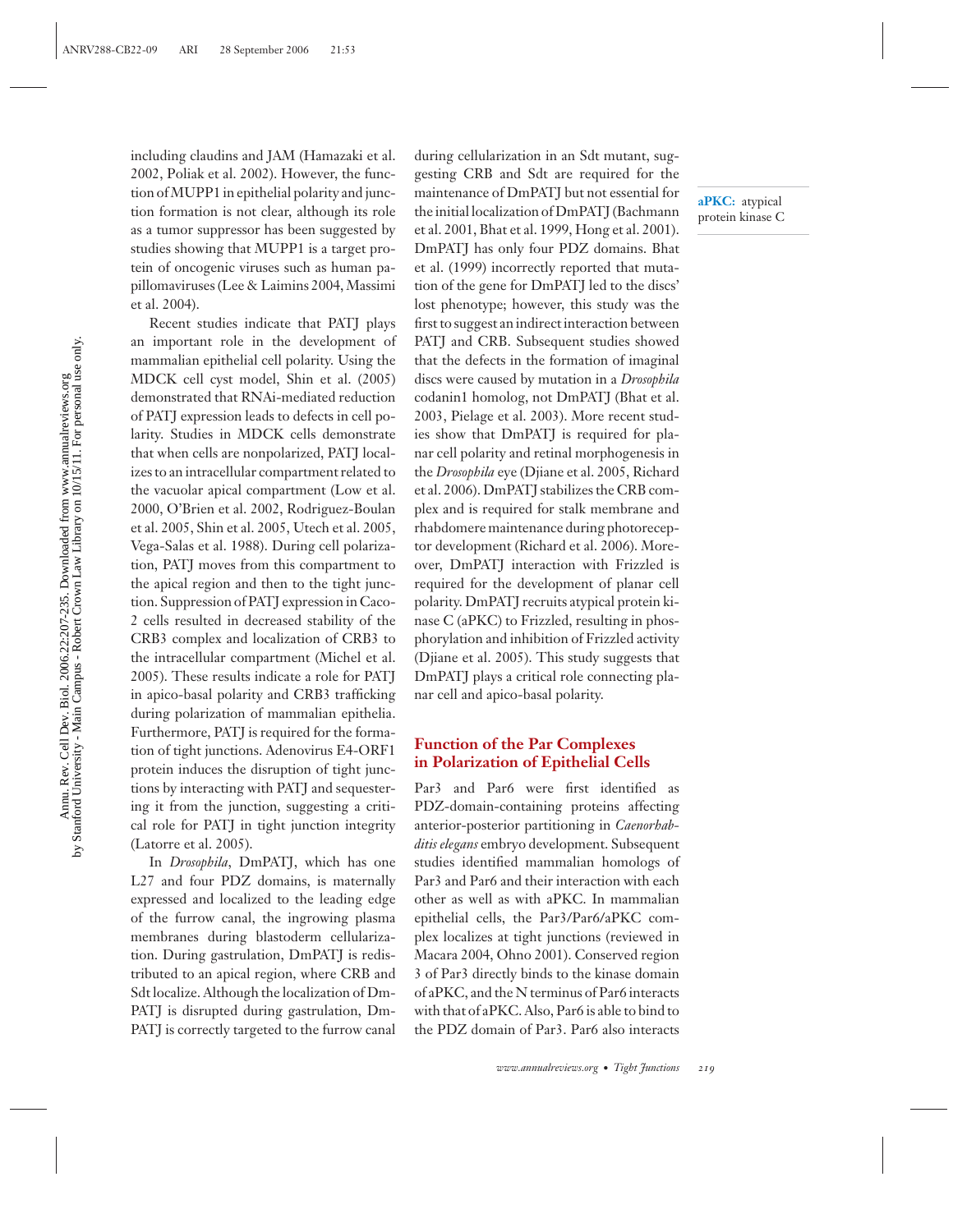**Baz:** Bazooka

with the active form of Cdc42, a Rho GTPase, via its semi-Cdc42/Rac interacting binding (CRIB) domain, and with part of the PDZ domain ( Joberty et al. 2000, Johansson et al. 2000, Lin et al. 2000, Qiu et al. 2000). A recent study revealing the crystal structure of this interaction showed that the semi-CRIB domain and adjacent PDZ domain form a continuous eight-stranded sheet for Cdc42 binding and that the Cdc42-Par6 interaction induces conformational changes in Par6 (Garrard et al. 2003). The Par3/Par6/aPKC complex can be pulled down with the active form of Cdc42 in MDCK cells, suggesting the existence of this multiprotein complex in vivo (Joberty et al. 2000).

Bazooka (Baz) is the *Drosophila* ortholog of mammalian Par3. In *Drosophila*, a Baz/Par6/aPKC complex is required for the correct development of epithelia (Petronczki & Knoblich 2001, Wodarz et al. 2000). This complex localizes to the subapical region along with the CRB complex. The components of the Baz/Par6/aPKC complex are mutually dependent upon one another for correct localization during epithelial morphogenesis. Baz directly binds to aPKC, and aPKC mutant embryos show mislocalization of Baz, resulting in the disruption of apico-basal polarity (Wodarz et al. 2000). Baz also interacts with Par6 and is required for the correct localization of Par6 (Rolls et al. 2003). Similarly, in Par6 *Drosophila* mutants, Baz fails to localize apically, and epithelial polarity is disrupted (Petronczki & Knoblich 2001). A recent study suggests the involvement of Par1 and 14-3-3 proteins in the regulation of the Baz/Par6/aPKC complex (Benton & Johnston 2003). Baz is phosphorylated by Par1, and this phosphorylation provides Baz with the binding sites for 14-3-3 proteins. Subsequent binding of 14-3-3 to Baz inhibits the formation of the Baz/Par6/aPKC complex by blocking the binding of aPKC to Baz. Par1 resides in the lateral membrane, and its activity there leads to lateral exclusion of the Baz/Par6/aPKC complex. This restricts the Baz/Par6/aPKC complex to the apical domain

and maintains the integrity of apico-basal polarity (**Figure 3**).

Unlike the CRB complex, which appears to be involved in the establishment of polarity in a limited number of cells, the Baz/Par6/aPKC complex also plays a role in specifying the polarity of several other cell types, such as neuroblasts (Schober et al. 1999, Wodarz et al. 1999). The formation of neuroblasts requires delamination from the neuroectodermal epithelium and subsequent asymmetric cell division along the apico-basal axis to generate two different daughter cells, a neuroblast and a ganglion mother cell. Asymmetric localization of several cell-fate-determinant proteins is required for this process. The protein Inscuteable localizes to the apical cortex, and the proteins Numb and Miranda target to the basal cortex. In Baz mutants, Inscuteable fails to localize to the apical cortex and is distributed in the cytoplasm, resulting in the mislocalization of Numb and Miranda during metaphase of neuroblast division (Schober et al. 1999, Wodarz et al. 2000). Additionally, mitotic spindles in neuroblasts are misoriented in these Baz-mutant embryos (Cai et al. 2003). This suggests that Baz controls the asymmetric division of neuroblasts by regulating the localization of cell-fate-determinant proteins and the orientation of the mitotic spindle. In addition to regulating neuroblast polarity, the Baz/Par6/aPKC complex also regulates polarization and the development of *Drosophila* oocytes (Cox et al. 2001, Huynh et al. 2001).

Recent studies in *Drosophila* have attempted to elucidate the functional hierarchy of Baz, Par6, and aPKC during polarization and adherens junction formation in epithelia (Harris & Peifer 2004, 2005; Le Bivic 2005). These studies suggest that Baz acts upstream of adherens junction formation during polarization of *Drosophila* epithelia even though adherens junctions are known as key landmarks for establishing epithelial cell polarity (Nelson 2003). Adherens junction mutants show normal localization of Baz at the apical region, whereas the assembly of *Drosophila*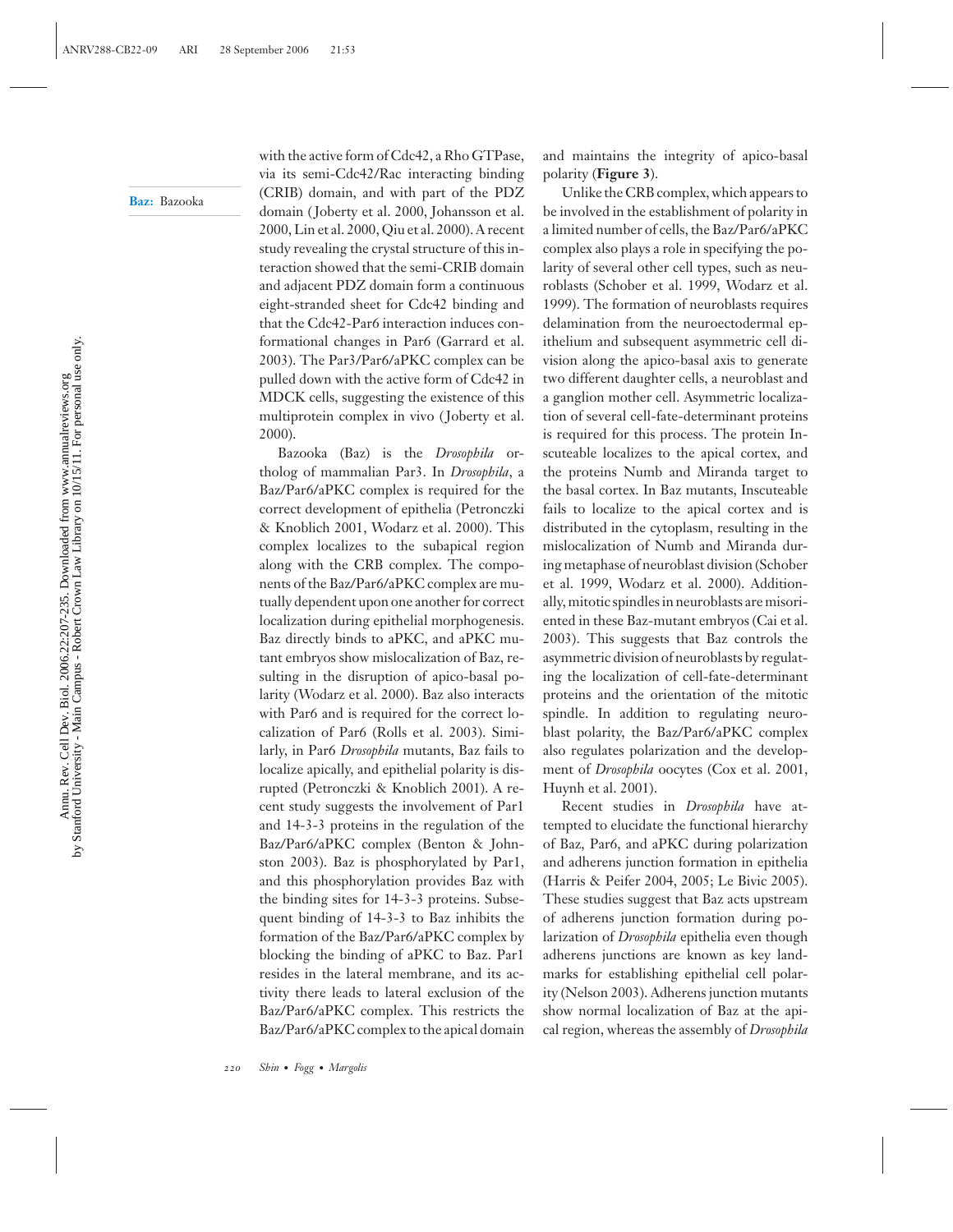

#### **Figure 3**

Annu. Rev. Cell Dev. Biol. 2006.22:207-235. Downloaded from www.annualreviews.org by Stanford University - Main Campus - Robert Crown Law Library on 10/15/11. For personal use only.

Annu. Rev. Cell Dev. Biol. 2006.22:207-235. Downloaded from www.annualreviews.org<br>by Stanford University - Main Campus - Robert Crown Law Library on 10/15/11. For personal use only.

Mutual exclusion of polarity complexes in apico-basal polarity. Apical and lateral membranes are balanced by mutual exclusion of polarity proteins. The exclusion of proteins from either the apical or lateral domains is mediated by phosphorylation. For example, when Lethal Giant Larvae (Lgl) crosses to the apical domain, it is phosphorylated and sent back to the basolateral surface. Similarly the localization of partitioning defective 3 (Par3) and Par1 is controlled by phosphorylation (see text for additional details). aPKC, atypical protein kinase C; Baz, Bazooka.

E-cadherin in adherens junctions is disrupted in the absence of Baz (Harris & Peifer 2004). A subsequent study indicates that Baz targets to an apical region below aPKC and Par6 and that it colocalizes with the adherens junctions as epithelia first form (Harris & Peifer 2005). The study shows that Baz positioning is dependent on cytoskeletal cues and is independent of aPKC and Par6. The targeting of these polarity proteins results in the formation of a stratified apical domain, with Baz and adherens junctions localizing basally to aPKC

and Par6. However, further studies are necessary to elucidate the exact hierarchy between the components of the Baz/Par6/aPKC complex and adherens junction during cellularization and gastrulation of the *Drosophila* embryo. In mammalian epithelia, there is still a strong belief that cell adhesion and adherens junction formation precede epithelial polarization (Nelson 2003).

On the basis of these biochemical studies of the Par complex, one can propose a model mechanism whereby the Par complex is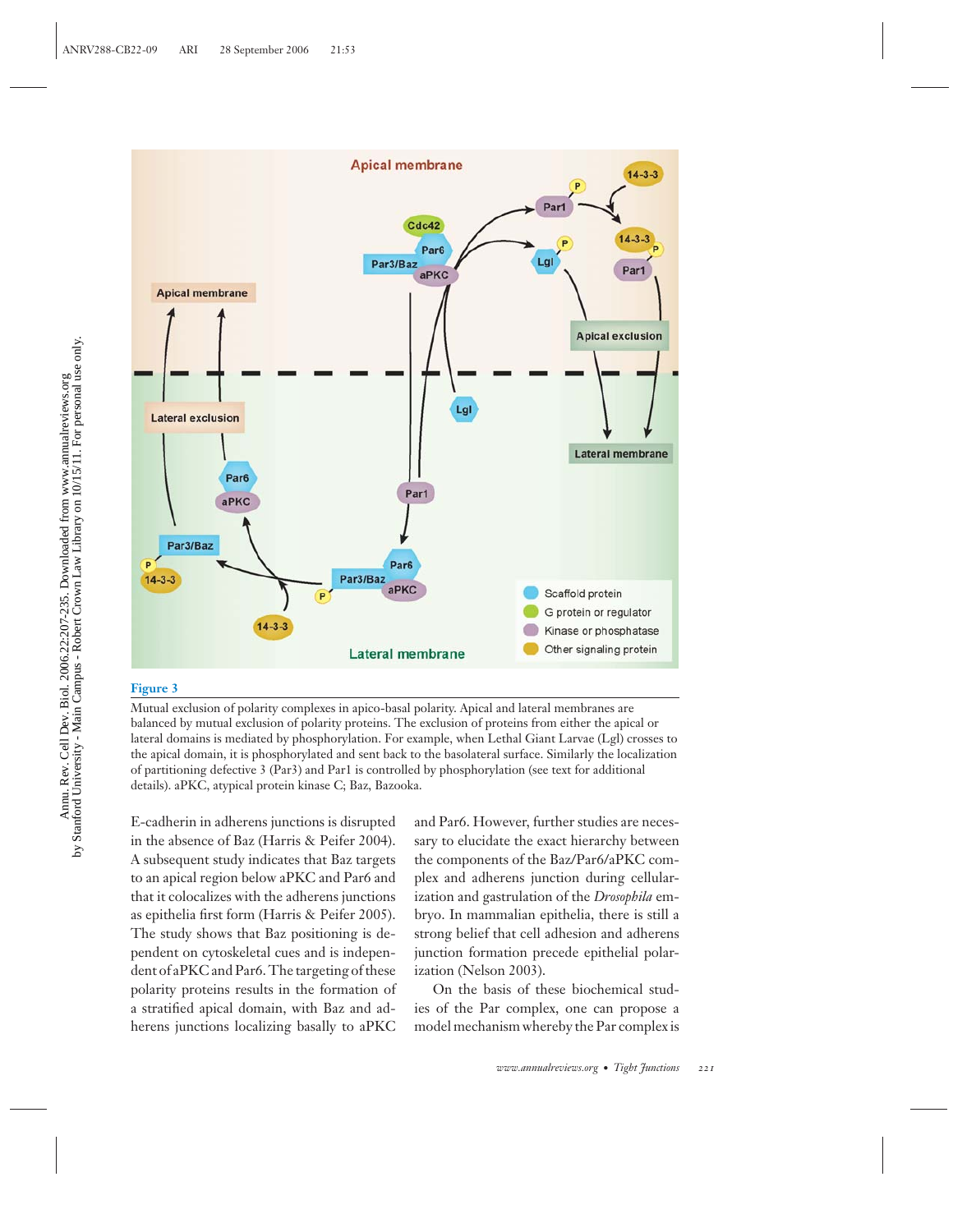**Lgl:** Lethal Giant Larvae

regulated (**Figure 3**). The N-terminal region of Par6 is necessary to activate aPKC (Yamanaka et al. 2001). However, full-length Par6 is not able to stimulate aPKC owing to structural restrictions, although it is able to bind aPKC. Activated Cdc42 binds to Par6 and induces a conformational change in Par6 that results in increased affinity for aPKC (Garrard et al. 2003). Increased binding between the N terminus of Par6 and the regulatory domain of aPKC activates the kinase activity of aPKC. Par3 also participates in the regulation of this complex. Par3 promotes epithelial tight junction formation through interactions with aPKC (Hirose et al. 2002). Moreover, Par3 also regulates the polarity of epithelia by interacting in a phosphorylationdependent manner with 14-3-3 (Hurd et al. 2003a). This interaction seems to regulate the targeting of the Par6-aPKC complex rather than aPKC activity. As mentioned above, Par3 also interacts with JAM, a transmembrane protein at the tight junction (Ebnet et al. 2001, Itoh et al. 2001). Par3 may be recruited by JAM to the tight junction and function there as a scaffolding protein to bring Par6 aPKC and Cdc42 into spatial proximity upon the formation of cell-cell contacts (Kim et al. 2000). Recently, an additional mode of activation of the Par complex has been proposed. T lymphoma invasion and metastasis (Tiam1), a Rac-specific guanine nucleotide exchange factor, directly interacts with and activates Par3 and aPKC through the activation of Rac and regulates the polarity of epidermal keratinocytes (Mertens et al. 2005). This regulation is independent of Cdc42 activation. In contrast, in another study Chen & Macara (2005) showed that Par3 binds to and inhibits Tiam1-mediated Rac activation, resulting in the promotion of tight junction assembly in epithelial cells. A third study in neuroblastoma cells suggests the Par complex mediates Rac activation by Cdc42, leading to cell migration (Nishimura et al. 2005). Further studies are necessary to understand these contrasting results.

Finally, there is the question of how exactly the Par complex regulates epithelial polarity. Studies have suggested that aPKC activity is required for the establishment of epithelial cell polarity (Suzuki et al. 2001, 2002). Overexpression of a kinase-dead mutant of aPKC leads to the disruption of the barrier function of tight junctions and the mislocalization of tight junction proteins, including ZO-1, occludin, and claudin-1. The localization of lateral and apical membrane proteins is also affected, suggesting that aPKC plays an important role in the formation and/or maintenance of epithelial polarity. Moreover, the zebrafish homolog of aPKC, Heart and Soul, is required for the formation and maintenance of the ZA during early epithelial development in zebrafish (Horne-Badovinac et al. 2001). One of the target proteins of aPKC is Lethal Green Larvae (Lgl), originally identified as a tumor suppressor gene and required for basal protein targeting and asymmetric cell division in *Drosophila* (Ohshiro et al. 2000, Peng et al. 2000). Studies show that aPKC directly interacts with and phosphorylates Lgl and that this phosphorylation event regulates the localization of Lgl, controlling polarity in *Drosophila* and mammalian cells (Betschinger et al. 2003, Plant et al. 2003, Yamanaka et al. 2003). Lgl localizes to the basolateral membrane in completely polarized mammalian epithelia. On the basis of the results from several studies, it is proposed that Lgl is bound to Par6-aPKC, preventing the localization of Par6-aPKC to the junctional complex. Once Cdc42 becomes activated, Lgl is phosphorylated by aPKC, dissociates from Par6-aPKC, and is restricted to the lateral membrane (Plant et al. 2003, Yamanaka et al. 2003). As a result, the balance between the apical domain and basolateral domain is determined by the activity of the Par complex at the apical domain and that of Lgl at the lateral domain (**Figure 3**). Par1 kinase, one of the evolutionarily conserved polarity determinants, is another target of aPKC. Recent studies show that aPKC contributes to epithelial polarity by phosphorylating Par1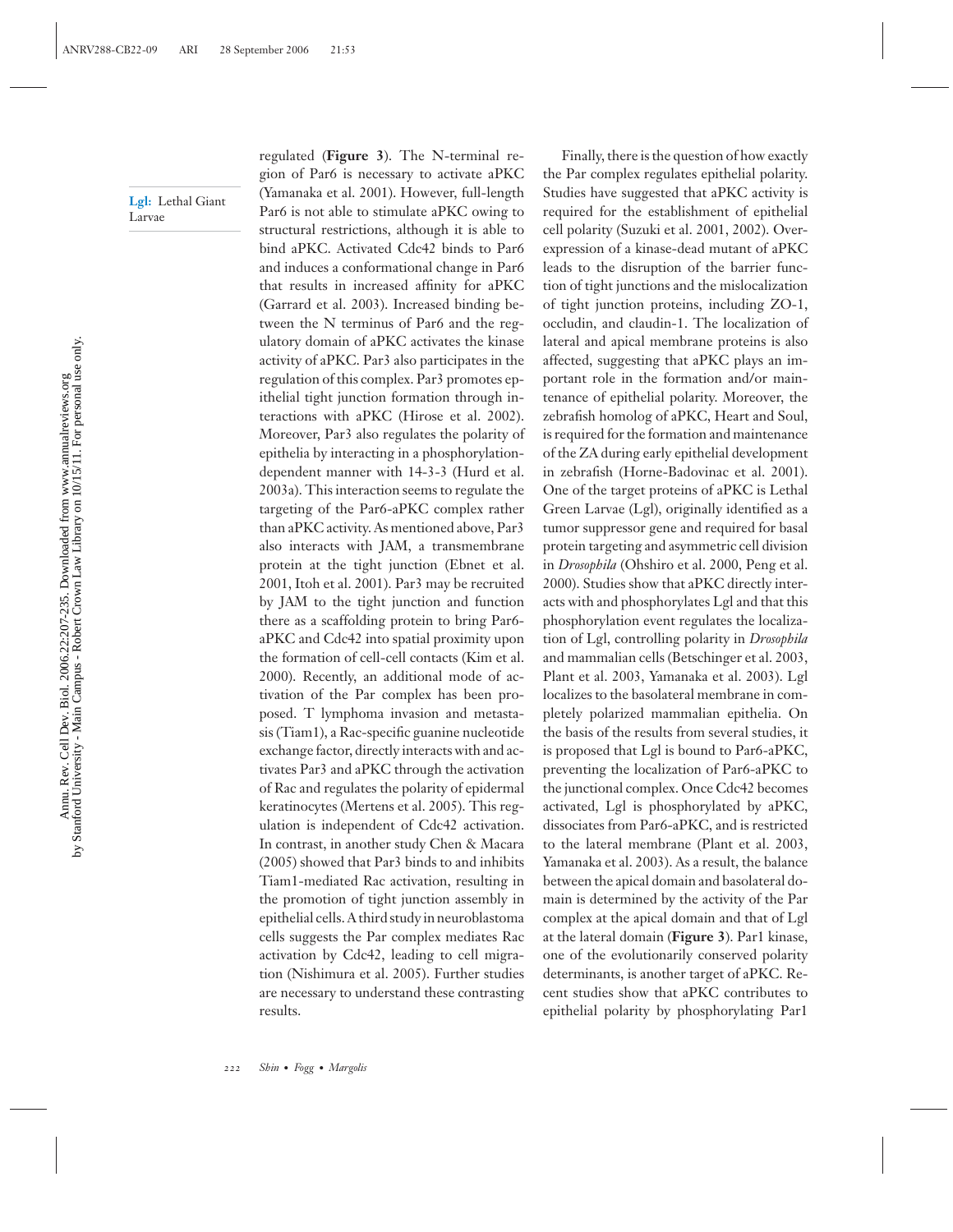and dissociating it from the membrane in a context similar to aPKC and Lgl (**Figure 3**) (Hurov et al. 2004, Suzuki et al. 2004).

## **Interplay Between Polarity Protein Complexes**

Recent biochemical and genetic studies have shown physical and functional interactions between the CRB and Par polarity complexes. In mammalian epithelial cells, PALS1 physically interacts with Par6 through the N-terminal region of PALS1 and the PDZ domain of Par6, providing a direct link between the CRB3 and Par6 complexes (Hurd et al. 2003b). This interaction is implicated in the development of epithelial polarity and is regulated by the binding of active Cdc42 to Par6. Moreover, this interaction is evolutionarily conserved, as Sdt is able to interact with *Drosophila* Par6 through a conserved Par6-binding domain (Wang et al. 2004). The PDZ domain of Par6 also interacts directly with CRB3 (Lemmers et al. 2004). Interaction between the CRB and Par polarity complexes also exists in *Drosophila*. In *Drosophila* photoreceptors, the CRB and Par complexes are colocalized in the rhabdomeres stalk, and interaction between these complexes is mediated, in part, by the binding of DmPATJ to Par6 (Nam & Choi 2003). These polarity complexes are mutually dependent upon one another for proper localization in the *Drosophila* photoreceptor, as loss of the CRB complex leads to mislocalization of the Par complex and vice versa. Furthermore, aPKC binds to CRB and DmPATJ and phosphorylates CRB in *Drosophila*. This phosphorylation appears functionally significant. A nonphosphorylatable mutant of CRB behaves as a dominant negative and disrupts epithelial cell polarity. Overexpression of a kinasedead aPKC also disrupts localization of apical and basolateral determinants to the appropriate membranes, supporting the idea that aPKC-mediated phosphorylation of CRB is important for cell polarity (Sotillos et al. 2004).

Epithelial polarization involves the establishment of distinct membrane domains represented by different polarity determinants, including the CRB and Par complexes. An important question is how these multiprotein complexes are coordinated and regulated to create the epithelial architecture of apicobasal polarity. Recent studies in *Drosophila* describe a functional hierarchy of interactions between polarity complexes during epithelial polarization. These studies give rise to a model in which polarity protein complexes act to antagonize one another and mutually exclude one another from the same region, thus setting up defined membrane domains with distinct compositions (Bilder et al. 2003, Tanentzapf & Tepass 2003). There are three major multiprotein complexes involved in epithelial polarization. As discussed above, the CRB and Par complexes act as apical membrane determinants. A third complex, the Scribble (Scrib) complex, localizes to the lateral domain and acts as a determinant of the lateral membrane domain. The Scrib complex consists of three proteins: Scrib, Discs Large, and Lgl. Although it is not clear if these proteins physically form a complex, studies in *Drosophila* demonstrate genetic interactions between these proteins (Bilder & Perrimon 2000, Bilder 2004).

Genetic studies in *Drosophila* suggest the following model: The CRB complex is recruited to the apical domain by the Par complex at an early stage of *Drosophila* epithelial development. Initial localization of the Par complex is not disrupted in CRB mutant embryo, but the CRB complex is required for apical maintenance of the Par complex at later steps of polarization. Activity of Cdc42 is required for the apical localization of Par6 (Hutterer et al. 2004). The Scrib complex determines the lateral domain and represses apical identity on the lateral region by antagonizing the Par complex. Also, the

#### **Scrib:** Scribble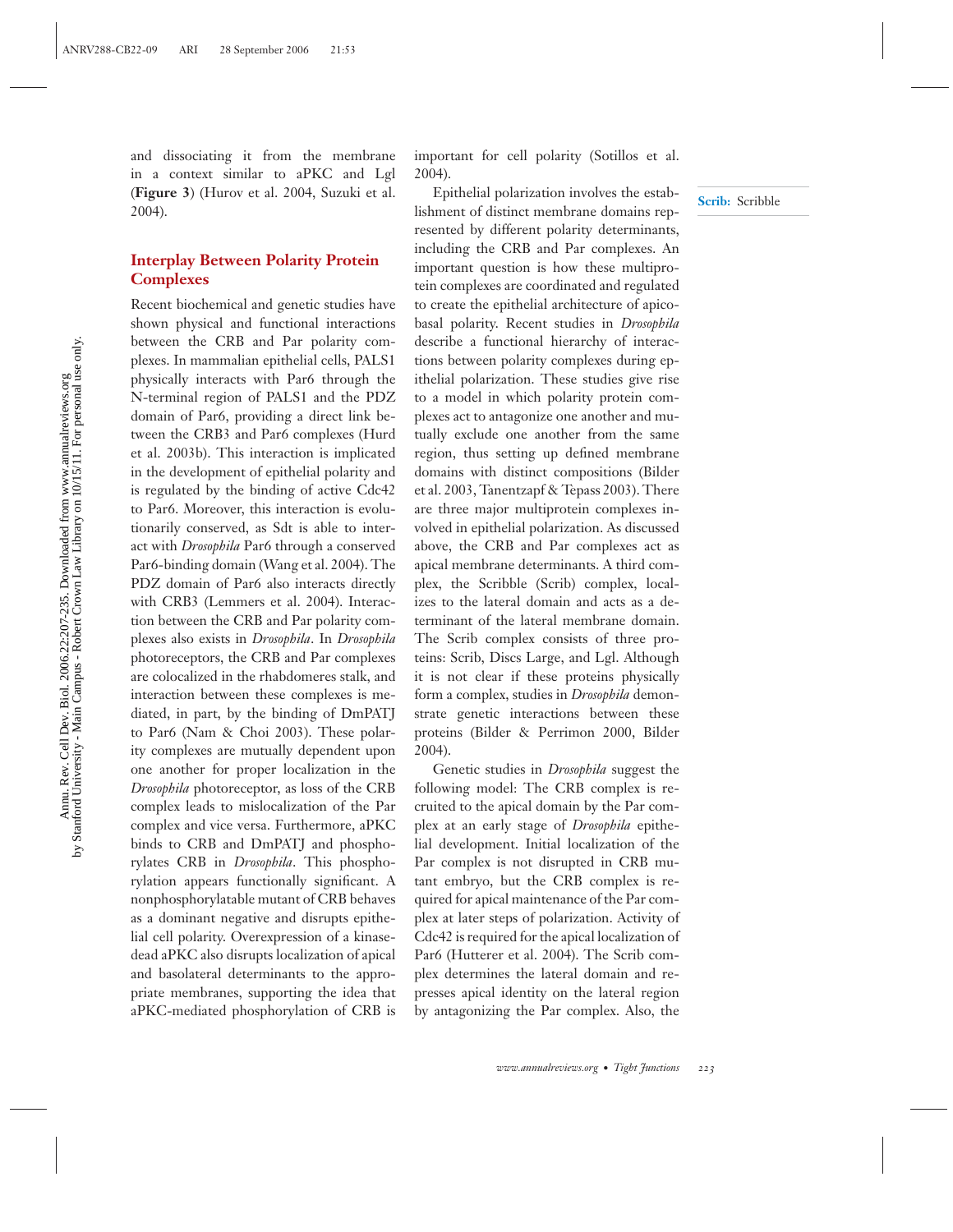apically localized CRB complex antagonizes the activity of the Scrib complex at apical domain. As mentioned above, this mutual exclusion of distinct domains is regulated through the phosphorylation of polarity protein complexes (**Figure 3**) (Plant et al. 2003, Yamanaka et al. 2003). The mutual antagonism of apical and lateral domains is also suggested in vertebrate development. Chalmers et al. (2005) demonstrated that loss of CRB3 or aPKC leads to the expansion of basolateral markers to the apical domain and that this is phenocopied by the overexpression of Lgl, suggesting that antagonistic regulation of protein complexes maintains the integrity of apicobasal polarity in mammalian cells. However, in mammalian epithelia, much work remains to understand the functional interaction of the basolateral and apical complexes, and the ordering of polarity protein targeting described in *Drosophila* may not be applicable.

## **RELATION OF POLARITY COMPLEXES AND TIGHT JUNCTION STRUCTURAL COMPONENTS**

Above we highlight structural proteins of the tight junction and then review polarity complexes that target to the tight junction. The interaction between structural proteins of the tight junctions, such as claudins and ZO-1, and polarity complexes continues to be an area of active investigation. Structural proteins such as claudins play an important role as a fence preventing the mixing of apical and basolateral membranes. In this manner they act to reinforce polarity, but it appears unlikely that this fence function initiates polarity. This view is supported by studies in *Drosophila* in which epithelia polarize without a fence between apical and basolateral surfaces. The CRB and Par complexes localize to a region called the subapical or marginal zone that straddles the border between apical and basolateral surfaces.

The seal between *Drosophila* epithelial cells is the septate junction, and that exists solely at the lateral side of the cell and not at the boundary between the apical and basolateral domains. In higher organisms this seal has moved to the tight junction and thus probably acts to reinforce polarity rather than establish it.

In our view, the polarity complexes function to determine the site of the tight junction in the process of cell polarization. In MDCK cells, RNAi-mediated reduction of PATJ expression results not only in polarity defects but also in a severe delay of tight junction formation, including mislocalization of occludin and ZO-3 to the lateral membrane (Michel et al. 2005, Shin et al. 2005). Mislocalization of tight junction proteins on the lateral membrane is similar to the results showing the failure of separation of the tight junction protein ZO-1 from adherens junctions in PATJ knockdown MDCKII cells (K. Shin, unpublished data). As mentioned above, some tight junction proteins, such as ZO proteins, initially localize to the cell-cell contact sites and then separate from the nascent adherens junction to form tight junctions (Itoh et al. 1993, Muller et al. 2005, Rajasekaran et al. 1996). In addition, a study shows that claudin-1 and occludin are correctly recruited to the functional tight junctions introduced by CRB3 expression in MCF10A cells (Fogg et al. 2005). These studies suggest that polarity proteins, including CRB3 and PATJ, play an important role in the correct localization of tight junction proteins. An emerging concept is that polarity complexes define the apico-basal polarity and create the landmark where the tight junction will form. This leads to a close interdependence between polarity complexes and tight junction structural components. Polarity complexes target proteins to the tight junction, and the formation of the tight junction then serves to reinforce polarity by preventing admixing of apical and basolateral membrane proteins.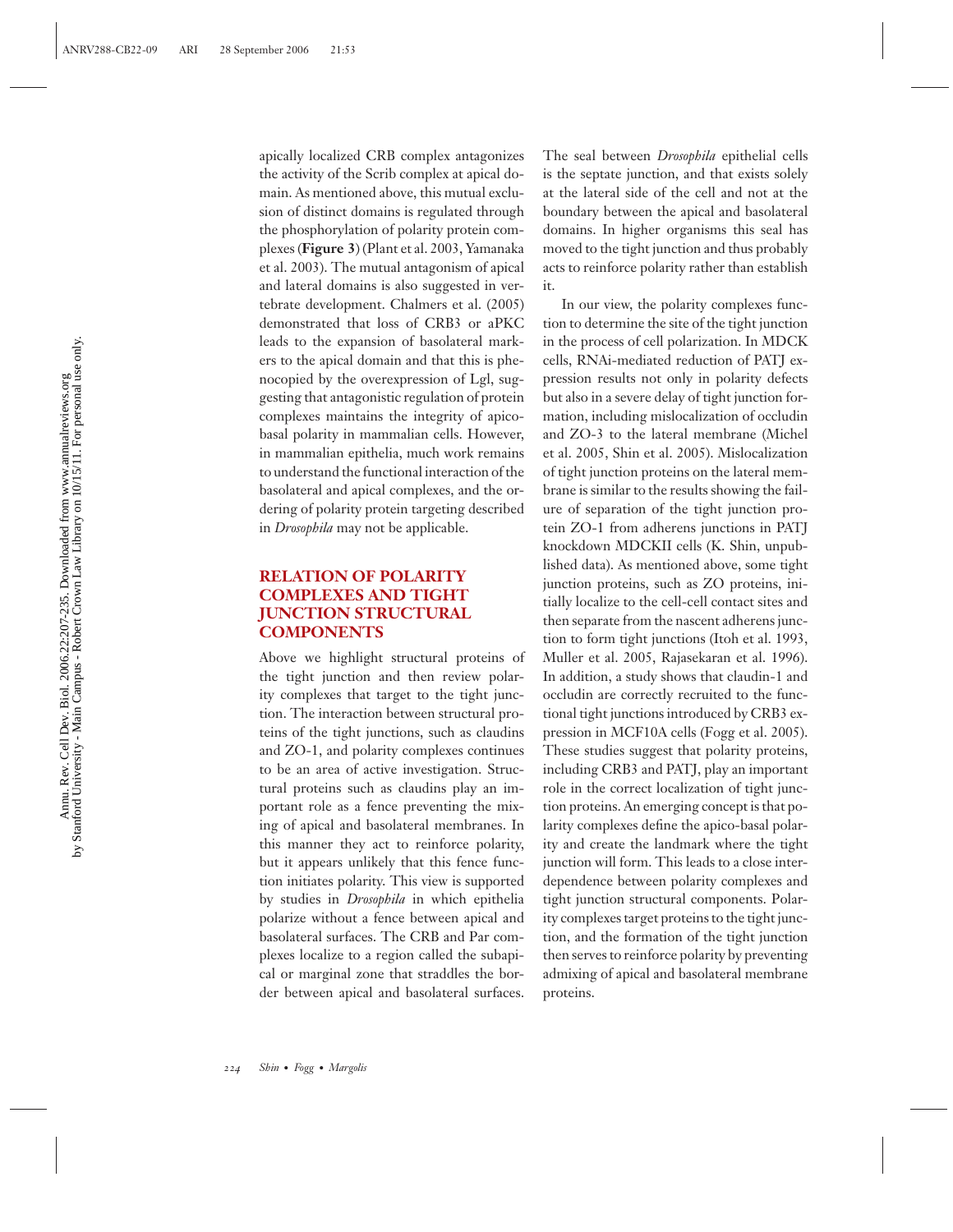## **SUMMARY POINTS**

- 1. The tight junction is an important structure in mammalian epithelial cells that mediates a selective diffusion through the intercellular space and demarcates the boundary between the apical and basolateral plasma membrane domains.
- 2. Occludin, claudin, and JAM are transmembrane proteins that are important components of the tight junction. These proteins link to the actin cytoskeleton through interactions with scaffolding proteins such as ZO proteins. Transmembrane proteins play an important role in paracellular permeability.
- 3. Tight junction proteins are also involved in signal transduction to regulate cell proliferation and differentiation. These proteins include ZONAB, Rab13, and cingulin and control cell proliferation by participating directly in signaling cascades or by regulating gene expression in the nucleus.
- 4. Two evolutionarily conserved protein complexes, the CRB and Par complexes, are localized at the tight junction and are involved in the establishment and maintenance of epithelial cell polarity.
- 5. The CRB and Par complexes determine the apical domain of epithelial cells by excluding a lateral determinant, the Scrib complex, from the apical domain. Similarly, the Scrib complex antagonizes CRB and Par complexes at the lateral membrane. This mutual exclusion between polarity complexes leads to the establishment and maintenance of apico-basal polarity in epithelia.

## **FUTURE ISSUES**

- 1. Although it is known that polarity proteins play an important role in apico-basal polarity and that interaction between these proteins is crucial for their function, the detailed molecular mechanisms whereby these proteins control and regulate epithelial polarity are still unclear. It is important to understand better how these polarity proteins interact with other signaling events during polarization as well as to find new binding partners for polarity proteins that may provide missing links between polarity proteins and other signaling pathways.
- 2. Although the hierarchy among polarity proteins during *Drosophila* epithelial polarization is well established, the temporal and spatial nature of polarity protein interactions during mammalian epithelial development is unclear. More information on the interactions and regulation of polarity proteins is required to elucidate the detailed molecular mechanisms of the polarization process.
- 3. Recent studies suggest that tight junction proteins such as ZONAB and Rab13 regulate epithelial proliferation and differentiation. Further work is necessary to understand the mechanisms whereby tight junctions regulate cell proliferation, how this role of tight junctions is functionally related to the polarization of epithelia, and how polarity proteins are involved in proliferation.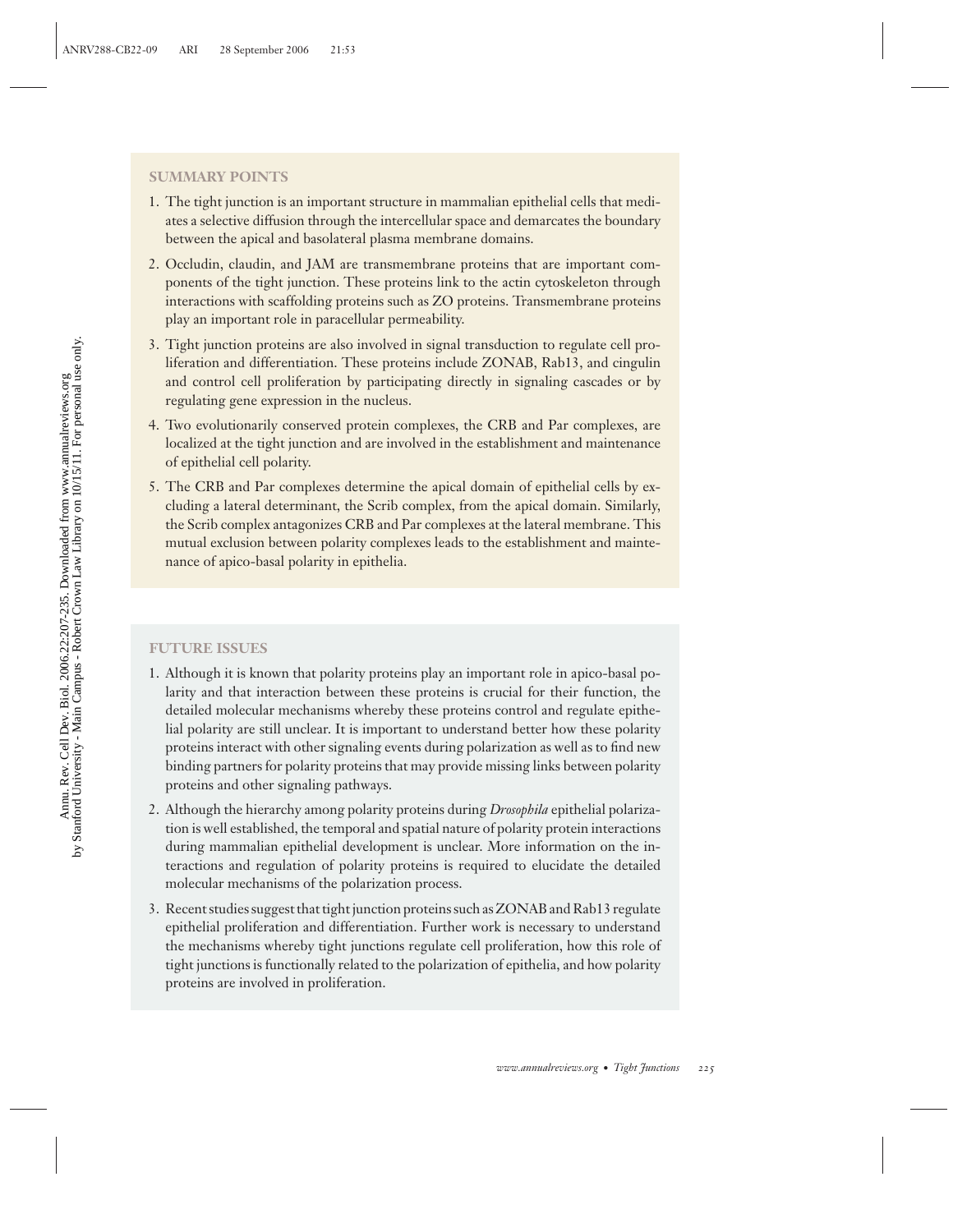## **ACKNOWLEDGMENTS**

We apologize to authors of original work in the field that could not be incorporated or cited owing to space limitations. Work from our laboratory is supported by grants from NIIDDK and NCI.

## LITERATURE CITED

- Aijaz S, D'Atri F, Citi S, Balda MS, Matter K. 2005. Binding of GEF-H1 to the tight junctionassociated adaptor cingulin results in inhibition of Rho signaling and G1/S phase transition. *Dev. Cell* 8:777–86
- Aurrand-Lions M, Johnson-Leger C, Wong C, Du Pasquier L, Imhof BA. 2001. Heterogeneity of endothelial junctions is reflected by differential expression and specific subcellular localization of the three JAM family members. *Blood* 98:3699–707

**Bachmann A, Schneider M, Theilenberg E, Grawe F, Knust E. 2001.** *Drosophila* **Stardust is a partner of Crumbs in the control of epithelial cell polarity.** *Nature* **414:638–43**

**Balda MS, Garrett MD, Matter K. 2003. The ZO-1-associated Y-box factor ZONAB regulates epithelial cell proliferation and cell density.** *J. Cell Biol.* **160:423–32**

- Balda MS, Matter K. 2000. The tight junction protein ZO-1 and an interacting transcription factor regulate ErbB-2 expression. *EMBO J.* 19:2024–33
- Balda MS, Whitney JA, Flores C, Gonzalez S, Cereijido M, Matter K. 1996. Functional dissociation of paracellular permeability and transepithelial electrical resistance and disruption of the apical-basolateral intramembrane diffusion barrier by expression of a mutant tight junction membrane protein. *J. Cell Biol.* 134:1031–49
- Barrios-Rodiles M, Brown KR, Ozdamar B, Bose R, Liu Z, et al. 2005. High-throughput mapping of a dynamic signaling network in mammalian cells. *Science* 307:1621–25
- Bazzoni G, Martinez-Estrada OM, Mueller F, Nelboeck P, Schmid G, et al. 2000a. Homophilic interaction of junctional adhesion molecule. *J. Biol. Chem.* 275:30970–76
- Bazzoni G, Martinez-Estrada OM, Orsenigo F, Cordenonsi M, Citi S, Dejana E. 2000b. Interaction of junctional adhesion molecule with the tight junction components ZO-1, cingulin, and occludin. *J. Biol. Chem.* 275:20520–26
- Benais-Pont G, Punn A, Flores-Maldonado C, Eckert J, Raposo G, et al. 2003. Identification of a tight junction-associated guanine nucleotide exchange factor that activates Rho and regulates paracellular permeability. *J. Cell Biol.* 160:729–40
- Benton R, Johnston DS. 2003. *Drosophila* PAR-1 and 14-3-3 inhibit Bazooka/PAR-3 to establish complementary cortical domains in polarized cells. *Cell* 115:691–704
- Betanzos A, Huerta M, Lopez-Bayghen E, Azuara E, Amerena J, Gonzalez-Mariscal L. 2004. The tight junction protein ZO-2 associates with Jun, Fos and C/EBP transcription factors in epithelial cells. *Exp. Cell Res.* 292:51–66
- **Betschinger J, Mechtler K, Knoblich JA. 2003. The Par complex directs asymmetric cell division by phosphorylating the cytoskeletal protein Lgl.** *Nature* **422:326–30**
- Bhat MA, Izaddoost S, Lu Y, Cho KO, Choi KW, Bellen HJ. 1999. Discs Lost, a novel multi-PDZ domain protein, establishes and maintains epithelial polarity. *Cell* 96:833–45

Bhat MA, Izaddoost S, Lu Y, Cho KO, Choi KW, Bellen HJ. 2003. Erratum. Discs lost, a novel multi-PDZ domain protein, establishes and maintains epithelial polarity. *Cell* 115:765–66

- Bilder D. 2004. Epithelial polarity and proliferation control: links from the*Drosophila* neoplastic tumor suppressors. *Genes Dev.* 18:1909–25
- Bilder D, Perrimon N. 2000. Localization of apical epithelial determinants by the basolateral PDZ protein Scribble. *Nature* 403:676–80

**epithelial cell. Provides a molecular mechanism whereby tight junction proteins can control cell proliferation through the interaction with transcriptional factors.**

**This paper, along with Hong et al. 2001, first described the interaction between CRB and Sdt and provided insight into their mutual stability, localization, and function during polarization of the** *Drosophila*

**This paper, along with Plant et al. 2003 and Yamanaka et al. 2003, provides the first evidence that the Par complex interacts and phosphorylates Lgl.**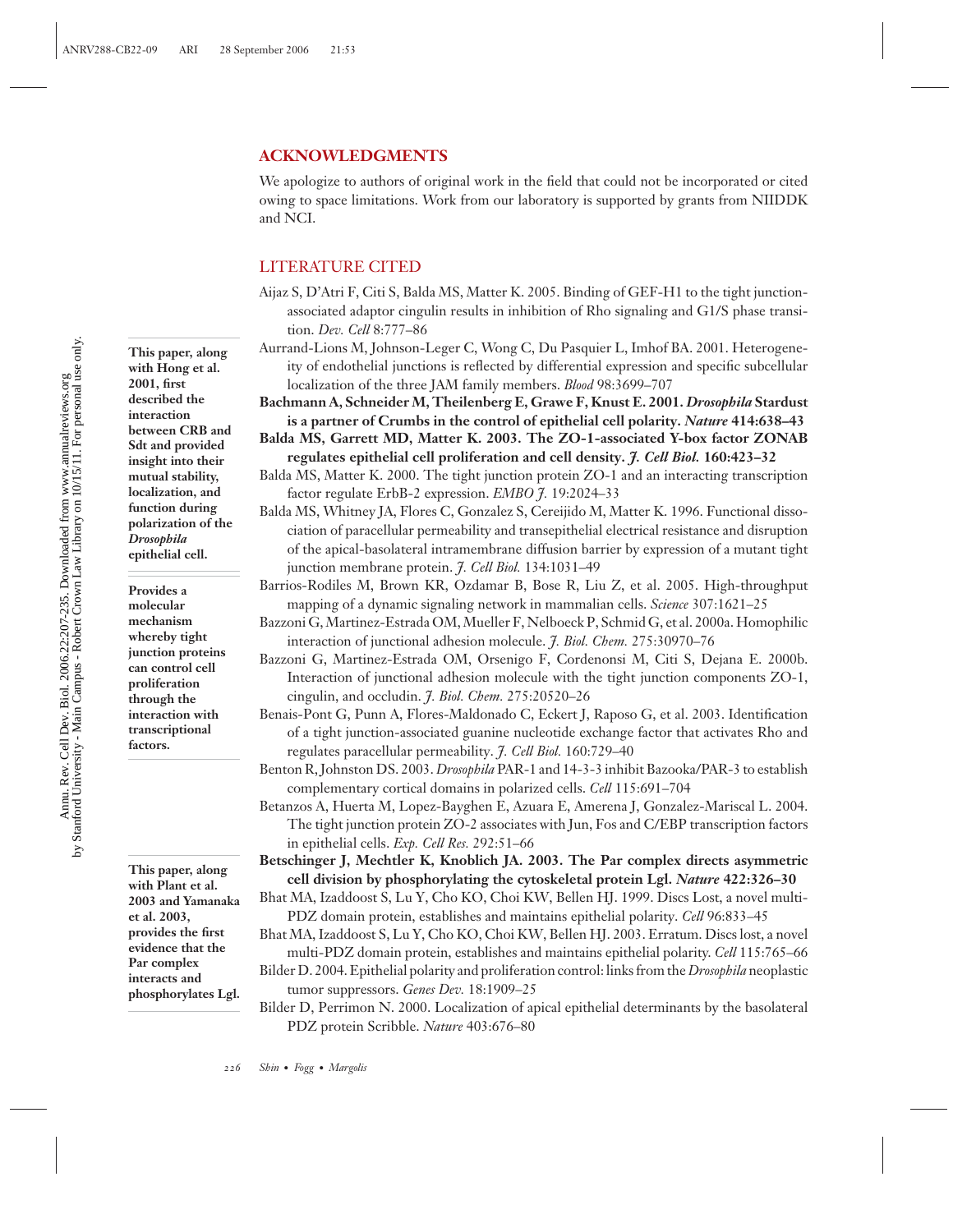- Cai Y, Yu F, Lin S, Chia W, Yang X. 2003. Apical complex genes control mitotic spindle geometry and relative size of daughter cells in *Drosophila* neuroblast and pI asymmetric divisions. *Cell* 112:51–62
- Chalmers AD, Pambos M, Mason J, Lang S, Wylie C, Papalopulu N. 2005. aPKC, Crumbs3 and Lgl2 control apicobasal polarity in early vertebrate development. *Development* 132:977–86
- Chen X, Macara IG. 2005. Par-3 controls tight junction assembly through the Rac exchange factor Tiam1. *Nat. Cell Biol.* 7:262–69
- Chen Y, Merzdorf C, Paul DL, Goodenough DA. 1997. COOH terminus of occludin is required for tight junction barrier function in early Xenopus embryos. *J. Cell Biol.* 138:891– 99
- Citi S, D'Atri F, Parry DA. 2000. Human and *Xenopus* cingulin share a modular organization of the coiled-coil rod domain: predictions for intra- and intermolecular assembly. *J. Struct. Biol.* 131:135–45
- Citi S, Sabanay H, Jakes R, Geiger B, Kendrick-Jones J. 1988. Cingulin, a new peripheral component of tight junctions. *Nature* 333:272–76
- Cordenonsi M, D'Atri F, Hammar E, Parry DA, Kendrick-Jones J, et al. 1999. Cingulin contains globular and coiled-coil domains and interacts with ZO-1, ZO-2, ZO-3, and myosin. *J. Cell Biol.* 147:1569–82
- Cox DN, Seyfried SA, Jan LY, Jan YN. 2001. Bazooka and atypical protein kinase C are required to regulate oocyte differentiation in the *Drosophila* ovary. *Proc. Natl. Acad. Sci. USA* 98:14475–80
- Cunningham SA, Rodriguez JM, Arrate MP, Tran TM, Brock TA. 2002. JAM2 interacts with α4β1. Facilitation by JAM3. *J. Biol. Chem.* 277:27589–92
- D'Atri F, Citi S. 2001. Cingulin interacts with F-actin in vitro. *FEBS Lett.* 507:21–24
- D'Atri F, Nadalutti F, Citi S. 2002. Evidence for a functional interaction between cingulin and ZO-1 in cultured cells. *J. Biol. Chem.* 277:27757–64
- D'Souza T, Agarwal R, Morin PJ. 2005. Phosphorylation of claudin-3 at threonine 192 by cAMP-dependent protein kinase regulates tight junction barrier function in ovarian cancer cells. *J. Biol. Chem.* 280:26233–40
- den Hollander AI, Heckenlively JR, van den Born LI, de Kok YJ, van der Velde-Visser SD, et al. 2001. Leber congenital amaurosis and retinitis pigmentosa with Coats-like exudative vasculopathy are associated with mutations in the crumbs homologue 1 (CRB1) gene. *Am. J. Hum. Genet.* 69:198–203
- den Hollander AI, ten Brink JB, de Kok YJ, van Soest S, van den Born LI, et al. 1999. Mutations in a human homologue of *Drosophila* crumbs cause retinitis pigmentosa (RP12). *Nat. Genet.* 23:217–21
- Djiane A, Yogev S, Mlodzik M. 2005. The apical determinants aPKC and dPatj regulate Frizzled-dependent planar cell polarity in the *Drosophila* eye. *Cell* 121:621–31
- Dobrosotskaya I, Guy RK, James GL. 1997. MAGI-1, a membrane-associated guanylate kinase with a unique arrangement of protein-protein interaction domains. *J. Biol. Chem.* 272:31589–97
- Dobrosotskaya IY, James GL. 2000. MAGI-1 interacts with β-catenin and is associated with cell-cell adhesion structures. *Biochem. Biophys. Res. Commun.* 270:903–9
- Ebnet K, Suzuki A, Horikoshi Y, Hirose T, Meyer Zu Brickwedde MK, et al. 2001. The cell polarity protein ASIP/PAR-3 directly associates with junctional adhesion molecule ( JAM). *EMBO J.* 20:3738–48

**This paper, along with Tanentzapf & Tepass 2003, proposes a model whereby polarity complexes including Crumb, Par, and Scrib regulate epithelial polarity.**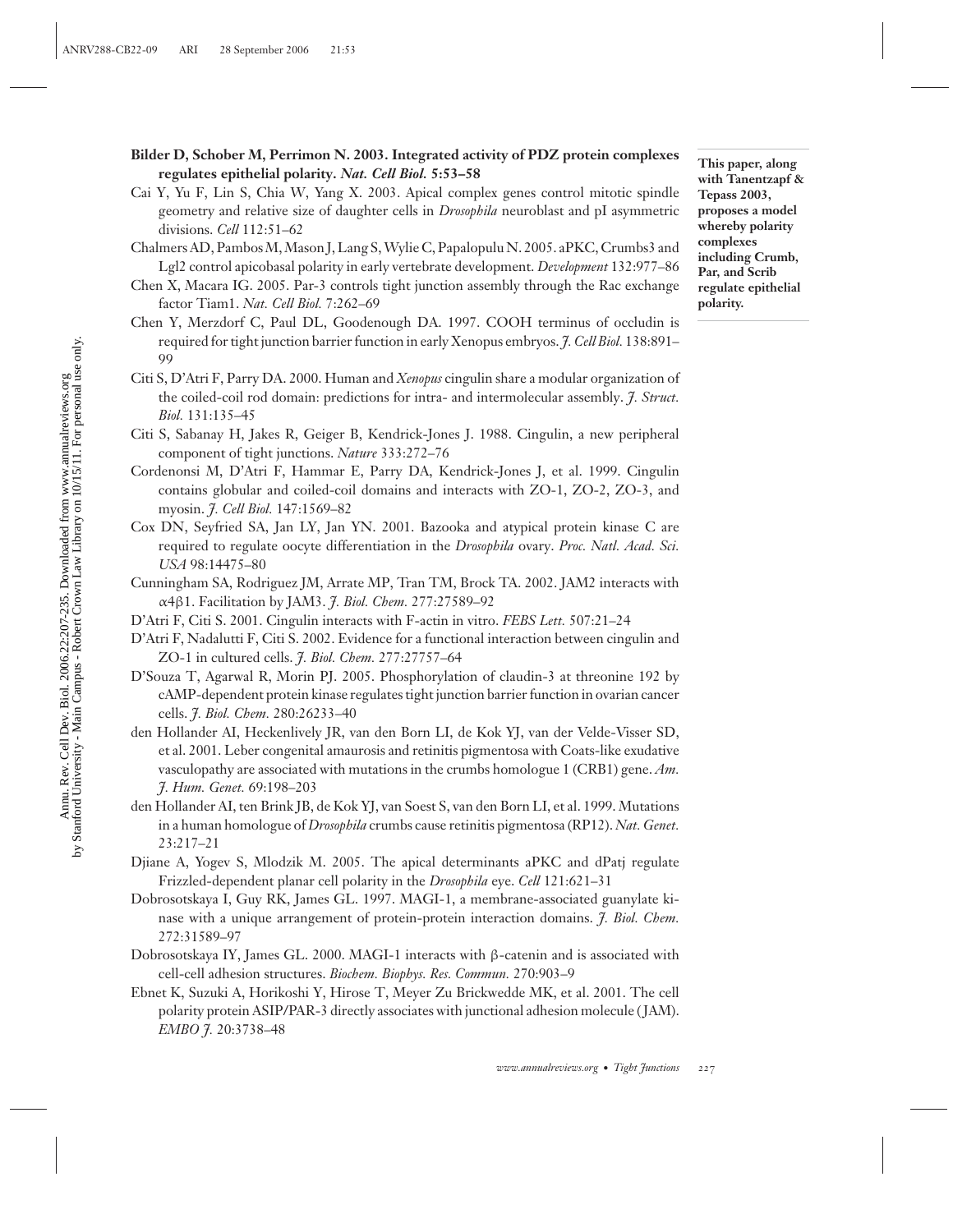**This study, along with Furuse et al. 1993, first identified two transmembrane proteins, occludin and claudins, as components of tight junction strands.**

**This paper, along with Simon et al. 1999 and Van Italie et al. 2001, provides evidence that the paracellular permeability of tight junction is regulated by claudin isoforms.**

- Fan S, Hurd TW, Liu CJ, Straight SW, Weimbs T, et al. 2004. Polarity proteins control ciliogenesis via kinesin motor interactions. *Curr. Biol.* 14:1451–61
- Feldman GJ, Mullin JM, Ryan MP. 2005. Occludin: structure, function and regulation. *Adv. Drug Deliv. Rev.* 57:883–917
- Fleming TP, Hay M, Javed Q, Citi S. 1993. Localisation of tight junction protein cingulin is temporally and spatially regulated during early mouse development. *Development* 117:1135–44
- Fogg VC, Liu CJ, Margolis B. 2005. Multiple regions of Crumbs3 are required for tight junction formation in MCF10A cells. *J. Cell Sci.* 118:2859–69
- Frankel P, Aronheim A, Kavanagh E, Balda MS, Matter K, et al. 2005. RalA interacts with ZONAB in a cell density-dependent manner and regulates its transcriptional activity. *EMBO J.* 24:54–62
- **Furuse M, Fujita K, Hiiragi T, Fujimoto K, Tsukita S. 1998a. Claudin-1 and -2: novel integral membrane proteins localizing at tight junctions with no sequence similarity to occludin.** *J. Cell Biol.* **141:1539–50**
- **Furuse M, Furuse K, Sasaki H, Tsukita S. 2001. Conversion of zonulae occludentes from tight to leaky strand type by introducing claudin-2 into Madin-Darby canine kidney I cells.** *J. Cell Biol.* **153:263–72**
- Furuse M, Hata M, Furuse K, Yoshida Y, Haratake A, et al. 2002. Claudin-based tight junctions are crucial for the mammalian epidermal barrier: a lesson from claudin-1-deficient mice. *J. Cell Biol.* 156:1099–111
- Furuse M, Hirase T, Itoh M, Nagafuchi A, Yonemura S, et al. 1993. Occludin: a novel integral membrane protein localizing at tight junctions. *J. Cell Biol.* 123:1777–88
- Furuse M, Sasaki H, Fujimoto K, Tsukita S. 1998b. A single gene product, claudin-1 or -2, reconstitutes tight junction strands and recruits occludin in fibroblasts. *J. Cell Biol.* 143:391–401
- Furuse M, Sasaki H, Tsukita S. 1999. Manner of interaction of heterogeneous claudin species within and between tight junction strands. *J. Cell Biol.* 147:891–903
- Garrard SM, Capaldo CT, Gao L, Rosen MK, Macara IG, Tomchick DR. 2003. Structure of Cdc42 in a complex with the GTPase-binding domain of the cell polarity protein, Par6. *EMBO J.* 22:1125–33
- Glaunsinger BA, Lee SS, Thomas M, Banks L, Javier R. 2000. Interactions of the PDZ-protein MAGI-1 with adenovirus E4-ORF1 and high-risk papillomavirus E6 oncoproteins. *Oncogene* 19:5270–80
- Glaunsinger BA, Weiss RS, Lee SS, Javier R. 2001. Link of the unique oncogenic properties of adenovirus type 9 E4-ORF1 to a select interaction with the candidate tumor suppressor protein ZO-2. *EMBO J.* 20:5578–86
- Gonzalez-Mariscal L, Betanzos A, Avila-Flores A. 2000. MAGUK proteins: structure and role in the tight junction. *Semin. Cell Dev. Biol.* 11:315–24
- Grawe F, Wodarz A, Lee B, Knust E, Skaer H. 1996. The *Drosophila* genes *crumbs* and *stardust* are involved in the biogenesis of adherens junctions. *Development* 122:951–59
- Guillemot L, Hammar E, Kaister C, Ritz J, Caille D, et al. 2004. Disruption of the cingulin gene does not prevent tight junction formation but alters gene expression. *J. Cell Sci.* 117:5245–56
- Hamazaki Y, Itoh M, Sasaki H, Furuse M, Tsukita S. 2002. Multi-PDZ domain protein 1 (MUPP1) is concentrated at tight junctions through its possible interaction with claudin-1 and junctional adhesion molecule. *J. Biol. Chem.* 277:455–61
- Harris TJ, Peifer M. 2004. Adherens junction-dependent and -independent steps in the establishment of epithelial cell polarity in *Drosophila*. *J. Cell Biol.* 167:135–47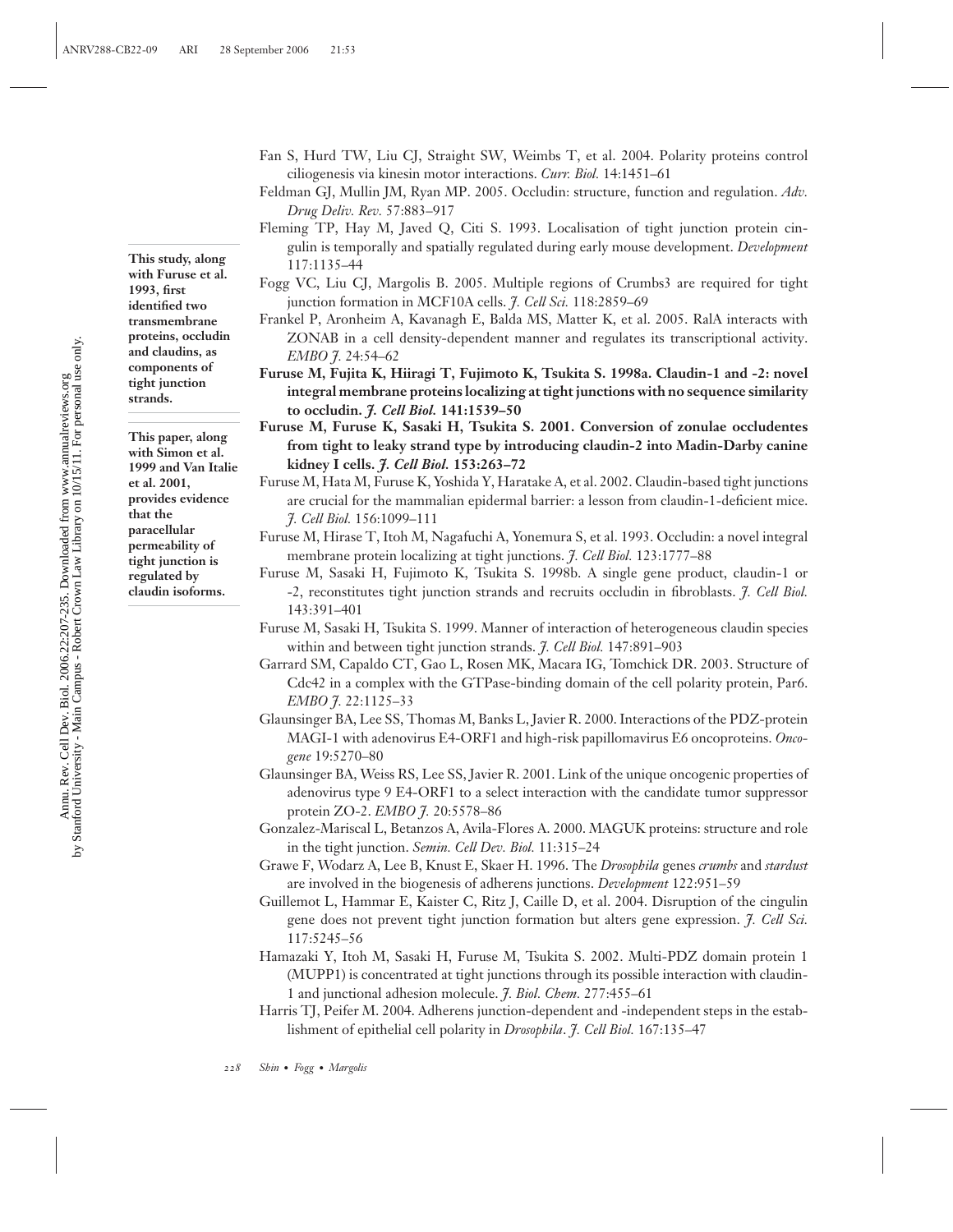- Harris TJ, Peifer M. 2005. The positioning and segregation of apical cues during epithelial polarity establishment in *Drosophila*. *J. Cell Biol.* 170:813–23
- Hirose T, Izumi Y, Nagashima Y, Tamai-Nagai Y, Kurihara H, et al. 2002. Involvement of ASIP/PAR-3 in the promotion of epithelial tight junction formation. *J. Cell Sci.* 115:2485– 95
- Hong Y, Stronach B, Perrimon N, Jan LY, Jan YN. 2001. *Drosophila* Stardust interacts with Crumbs to control polarity of epithelia but not neuroblasts. *Nature* 414:634–38
- Hoover KB, Liao SY, Bryant PJ. 1998. Loss of the tight junction MAGUK ZO-1 in breast cancer: relationship to glandular differentiation and loss of heterozygosity. *Am. J. Pathol.* 153:1767–73
- Horne-Badovinac S, Lin D, Waldron S, Schwarz M, Mbamalu G, et al. 2001. Positional cloning of heart and soul reveals multiple roles for PKCλ in zebrafish organogenesis. *Curr. Biol.* 11:1492–502
- Hou J, Paul DL, Goodenough DA. 2005. Paracellin-1 and the modulation of ion selectivity of tight junctions. *J. Cell Sci.* 118:5109–18
- Hurd TW, Fan S, Liu CJ, Kweon HK, Hakansson K, Margolis B. 2003a. Phosphorylationdependent binding of 14-3-3 to the polarity protein Par3 regulates cell polarity in mammalian epithelia. *Curr. Biol.* 13:2082–90
- **Hurd TW, Gao L, Roh MH, Macara IG, Margolis B. 2003b. Direct interaction of two polarity complexes implicated in epithelial tight junction assembly.** *Nat. Cell Biol.* **5:137–42**
- Hurov JB, Watkins JL, Piwnica-Worms H. 2004. Atypical PKC phosphorylates PAR-1 kinases to regulate localization and activity. *Curr. Biol.* 14:736–41
- Hutterer A, Betschinger J, Petronczki M, Knoblich JA. 2004. Sequential roles of Cdc42, Par-6, aPKC, and Lgl in the establishment of epithelial polarity during *Drosophila* embryogenesis. *Dev. Cell* 6:845–54
- Huynh JR, Petronczki M, Knoblich JA, St Johnston D. 2001. Bazooka and PAR-6 are required with PAR-1 for the maintenance of oocyte fate in *Drosophila*. *Curr. Biol.* 11:901–6
- Ide N, Hata Y, Nishioka H, Hirao K, Yao I, et al. 1999. Localization of membrane-associated guanylate kinase (MAGI)-1/BAI-associated protein (BAP) 1 at tight junctions of epithelial cells. *Oncogene* 18:7810–15
- Ikenouchi J, Matsuda M, Furuse M, Tsukita S. 2003. Regulation of tight junctions during the epithelium-mesenchyme transition: direct repression of the gene expression of claudins/occludin by Snail. *J. Cell Sci.* 116:1959–67
- Itoh M, Furuse M, Morita K, Kubota K, Saitou M, Tsukita S. 1999. Direct binding of three tight junction-associated MAGUKs, ZO-1, ZO-2, and ZO-3, with the COOH termini of claudins. *J. Cell Biol.* 147:1351–63
- Itoh M, Nagafuchi A, Yonemura S, Kitani-Yasuda T, Tsukita S, Tsukita S. 1993. The 220 kD protein colocalizing with cadherins in nonepithelial cells is identical to ZO-1, a tight junction-associated protein in epithelial cells: cDNA cloning and immunoelectron microscopy. *J. Cell Biol.* 121:491–502
- Itoh M, Sasaki H, Furuse M, Ozaki H, Kita T, Tsukita S. 2001. Junctional adhesion molecule (JAM) binds to PAR-3: a possible mechanism for the recruitment of PAR-3 to tight junctions. *J. Cell Biol.* 154:491–97
- Izaddoost S, Nam SC, Bhat MA, Bellen HJ, Choi KW. 2002. *Drosophila* Crumbs is a positional cue in photoreceptor adherens junctions and rhabdomeres. *Nature* 416:178–83
- Jaramillo BE, Ponce A, Moreno J, Betanzos A, Huerta M, et al. 2004. Characterization of the tight junction protein ZO-2 localized at the nucleus of epithelial cells. *Exp. Cell Res.* 297:247–58

**This study, along with Lemmers et al. 2004, shows the molecular interaction between two evolutionarily conserved polarity complexes, the CRB and Par complexes.**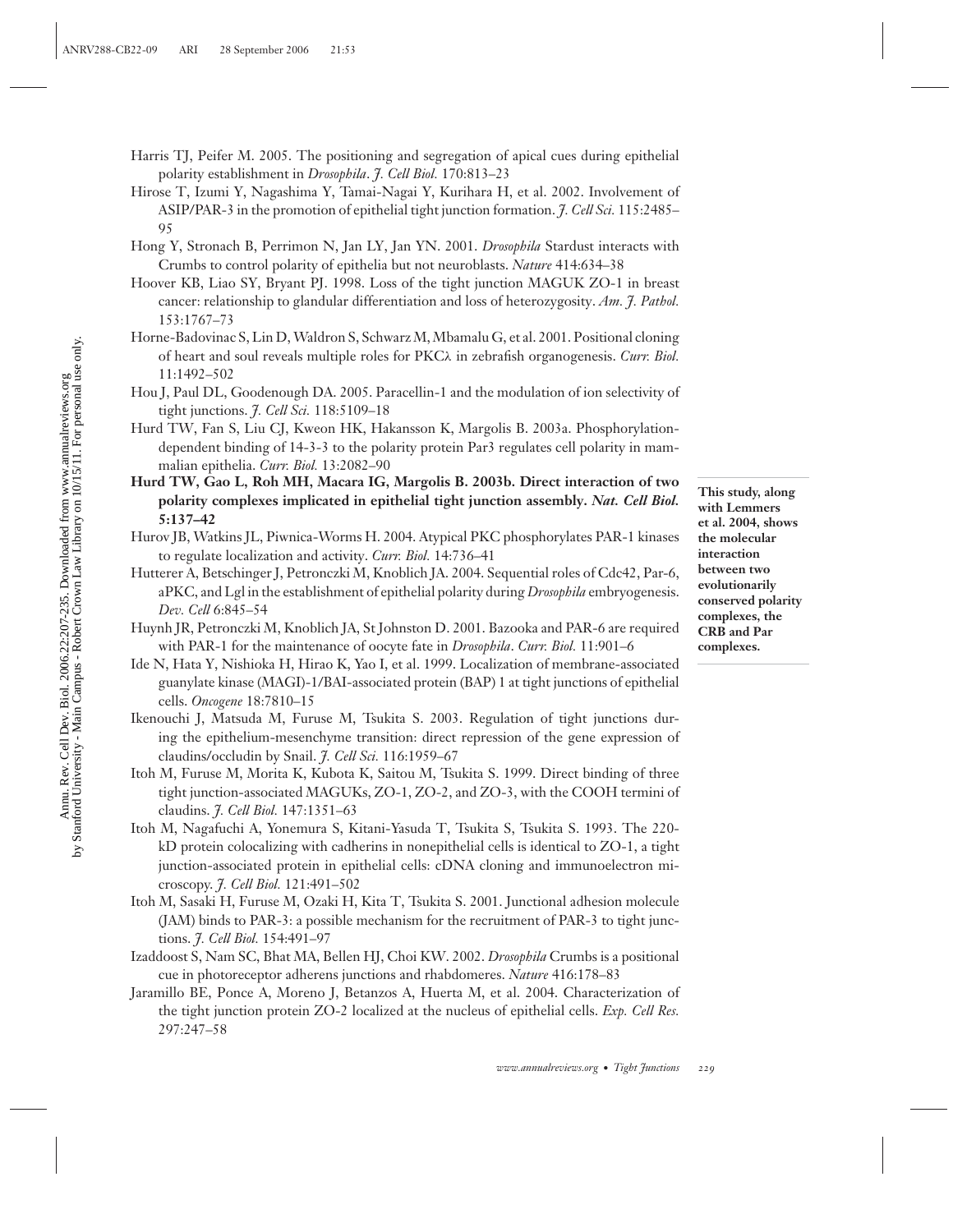- Javed Q, Fleming TP, Hay M, Citi S. 1993. Tight junction protein cingulin is expressed by maternal and embryonic genomes during early mouse development. *Development* 117:1145– 51
- Joberty G, Petersen C, Gao L, Macara IG. 2000. The cell-polarity protein Par6 links Par3 and atypical protein kinase C to Cdc42. *Nat. Cell Biol.* 2:531–39
- Johansson A, Driessens M, Aspenstrom P. 2000. The mammalian homologue of the *Caenorhabditis elegans* polarity protein PAR-6 is a binding partner for the Rho GTPases Cdc42 and Rac1. *J. Cell Sci.* 113(Pt. 18):3267–75
- Kamberov E, Makarova O, Roh M, Liu A, Karnak D, et al. 2000. Molecular cloning and characterization of Pals, proteins associated with mLin-7. *J. Biol. Chem.* 275:11425–31
- Kim E, Naisbitt S, Hsueh YP, Rao A, Rothschild A, et al. 1997. GKAP, a novel synaptic protein that interacts with the guanylate kinase-like domain of the PSD-95/SAP90 family of channel clustering molecules. *J. Cell Biol.* 136:669–78
- Kim SH, Li Z, Sacks DB. 2000. E-cadherin-mediated cell-cell attachment activates Cdc42. *J. Biol. Chem.* 275:36999–7005
- Kistner U, Garner CC, Linial M. 1995. Nucleotide binding by the synapse associated protein SAP90. *FEBS Lett.* 359:159–63
- Kohler K, Louvard D, Zahraoui A. 2004. Rab13 regulates PKA signaling during tight junction assembly. *J. Cell Biol.* 165:175–80
- Kostrewa D, Brockhaus M, D'Arcy A, Dale GE, Nelboeck P, et al. 2001. X-ray structure of junctional adhesion molecule: structural basis for homophilic adhesion via a novel dimerization motif. *EMBO J.* 20:4391–98
- Latorre IJ, Roh MH, Frese KK, Weiss RS, Margolis B, Javier RT. 2005. Viral oncoproteininduced mislocalization of select PDZ proteins disrupts tight junctions and causes polarity defects in epithelial cells. *J. Cell Sci.* 118:4283–93
- Lawrence DW, Comerford KM, Colgan SP. 2002. Role of VASP in reestablishment of epithelial tight junction assembly after Ca<sup>2+</sup> switch. *Am. J. Physiol. Cell Physiol.* 282:C1235-45
- Le Bivic A. 2005. E-cadherin-mediated adhesion is not the founding event of epithelial cell polarity in *Drosophila*. *Trends Cell Biol.* 15:237–40
- Lee C, Laimins LA. 2004. Role of the PDZ domain-binding motif of the oncoprotein E6 in the pathogenesis of human papillomavirus type 31. *J. Virol.* 78:12366–77
- Lemmers C, Medina E, Delgrossi MH, Michel D, Arsanto JP, Le Bivic A. 2002. hINADl/PATJ, a homolog of discs lost, interacts with crumbs and localizes to tight junctions in human epithelial cells. *J. Biol. Chem.* 277:25408–15
- Lemmers C, Michel D, Lane-Guermonprez L, Delgrossi MH, Medina E, et al. 2004. CRB3 binds directly to Par6 and regulates the morphogenesis of the tight junctions in mammalian epithelial cells. *Mol. Biol. Cell* 15:1324–33
- Li D, Mrsny RJ. 2000. Oncogenic Raf-1 disrupts epithelial tight junctions via downregulation of occludin. *J. Cell Biol.* 148:791–800
- Liang TW, Chiu HH, Gurney A, Sidle A, Tumas DB, et al. 2002. Vascular endothelialjunctional adhesion molecule (VE-JAM)/JAM 2 interacts with T, NK, and dendritic cells through JAM 3. *J. Immunol.* 168:1618–26
- Lin D, Edwards AS, Fawcett JP, Mbamalu G, Scott JD, Pawson T. 2000. A mammalian PAR-3-PAR-6 complex implicated in Cdc42/Rac1 and aPKC signaling and cell polarity. *Nat. Cell Biol.* 2:540–47
- Liu Y, Nusrat A, Schnell FJ, Reaves TA, Walsh S, et al. 2000. Human junction adhesion molecule regulates tight junction resealing in epithelia. *J. Cell Sci.* 113(Pt. 13):2363–74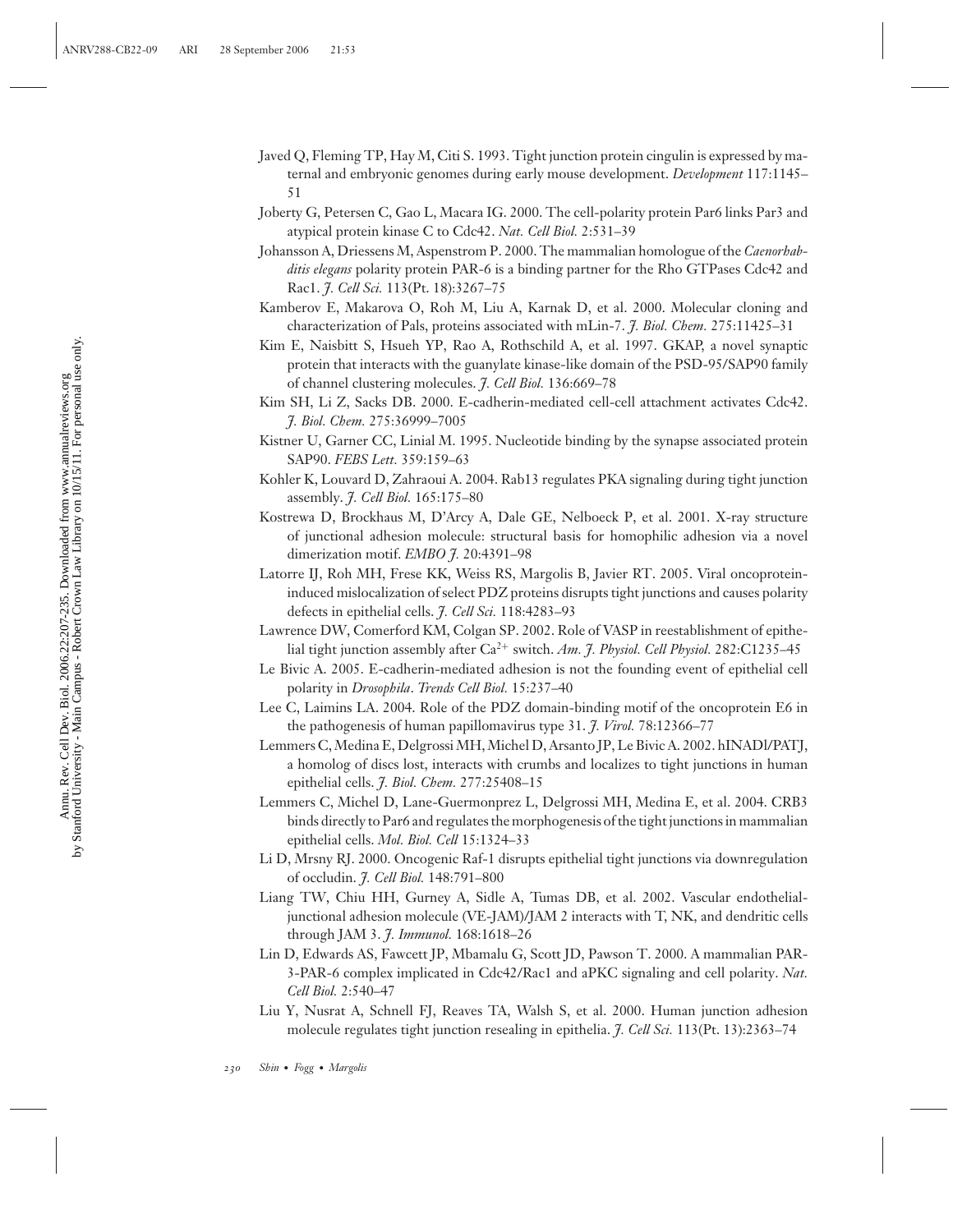- Low SH, Miura M, Roche PA, Valdez AC, Mostov KE, Weimbs T. 2000. Intracellular redirection of plasma membrane trafficking after loss of epithelial cell polarity. *Mol. Biol. Cell* 11:3045–60
- Lu H, Bilder D. 2005. Endocytic control of epithelial polarity and proliferation in *Drosophila*. *Nat. Cell Biol.* 7:1132–39
- Macara IG. 2004. Parsing the polarity code. *Nat. Rev. Mol. Cell Biol.* 5:220–31
- Madara JL, Stafford J. 1989. Interferon-γ directly affects barrier function of cultured intestinal epithelial monolayers. *J. Clin. Invest.* 83:724–27
- Makarova O, Roh MH, Liu CJ, Laurinec S, Margolis B. 2003. Mammalian Crumbs3 is a small transmembrane protein linked to protein associated with Lin-7 (Pals1). *Gene* 302:21–29
- Mandell KJ, McCall IC, Parkos CA. 2004. Involvement of the junctional adhesion molecule-1 (JAM1) homodimer interface in regulation of epithelial barrier function. *J. Biol. Chem.* 279:16254–62
- Mandell KJ, Parkos CA. 2005. The JAM family of proteins. *Adv. Drug Deliv. Rev.* 57:857–67
- Marzesco AM, Dunia I, Pandjaitan R, Recouvreur M, Dauzonne D, et al. 2002. The small GTPase Rab13 regulates assembly of functional tight junctions in epithelial cells. *Mol. Biol. Cell* 13:1819–31
- Massimi P, Gammoh N, Thomas M, Banks L. 2004. HPV E6 specifically targets different cellular pools of its PDZ domain-containing tumor suppressor substrates for proteasomemediated degradation. *Oncogene* 23:8033–39
- Masuko N, Makino K, Kuwahara H, Fukunaga K, Sudo T, et al. 1999. Interaction of NEdlg/SAP102, a neuronal and endocrine tissue-specific membrane-associated guanylate kinase protein, with calmodulin and PSD-95/SAP90. A possible regulatory role in molecular clustering at synaptic sites. *J. Biol. Chem.* 274:5782–90
- McGee AW, Dakoji SR, Olsen O, Bredt DS, Lim WA, Prehoda KE. 2001. Structure of the SH3-guanylate kinase module from PSD-95 suggests a mechanism for regulated assembly of MAGUK scaffolding proteins. *Mol. Cell* 8:1291–301
- Medina E, Williams J, Klipfell E, Zarnescu D, Thomas G, Le Bivic A. 2002. Crumbs interacts with moesin and βHeavy-spectrin in the apical membrane skeleton of *Drosophila*. *J. Cell Biol.* 158:941–51
- Mertens AE, Rygiel TP, Olivo C, van der Kammen R, Collard JG. 2005. The Rac activator Tiam1 controls tight junction biogenesis in keratinocytes through binding to and activation of the Par polarity complex. *J. Cell Biol.* 170:1029–37
- Metais JY, Navarro C, Santoni MJ, Audebert S, Borg JP. 2005. hScrib interacts with ZO-2 at the cell-cell junctions of epithelial cells. *FEBS Lett.* 579:3725–30
- Michel D, Arsanto JP, Massey-Harroche D, Beclin C, Wijnholds J, Le Bivic A. 2005. PATJ connects and stabilizes apical and lateral components of tight junctions in human intestinal cells. *J. Cell Sci.* 118:4049–57
- Morimoto S, Nishimura N, Terai T, Manabe S, Yamamoto Y, et al. 2005. Rab13 mediates the continuous endocytic recycling of occludin to the cell surface. *J. Biol. Chem.* 280:2220–28
- Muller SL, Portwich M, Schmidt A, Utepbergenov DI, Huber O, et al. 2005. The tight junction protein occludin and the adherens junction protein  $\alpha$ -catenin share a common interaction mechanism with ZO-1. *J. Biol. Chem.* 280:3747–56
- Nam SC, Choi KW. 2003. Interaction of Par-6 and Crumbs complexes is essential for photoreceptor morphogenesis in *Drosophila*. *Development* 130:4363–72
- Nelson WJ. 2003. Adaptation of core mechanisms to generate cell polarity. *Nature* 422:766–74
- Nishimura T, Yamaguchi T, Kato K, Yoshizawa M, Nabeshima Y, et al. 2005. PAR-6-PAR-3 mediates Cdc42-induced Rac activation through the Rac GEFs STEF/Tiam1. *Nat. Cell Biol.* 7:270–77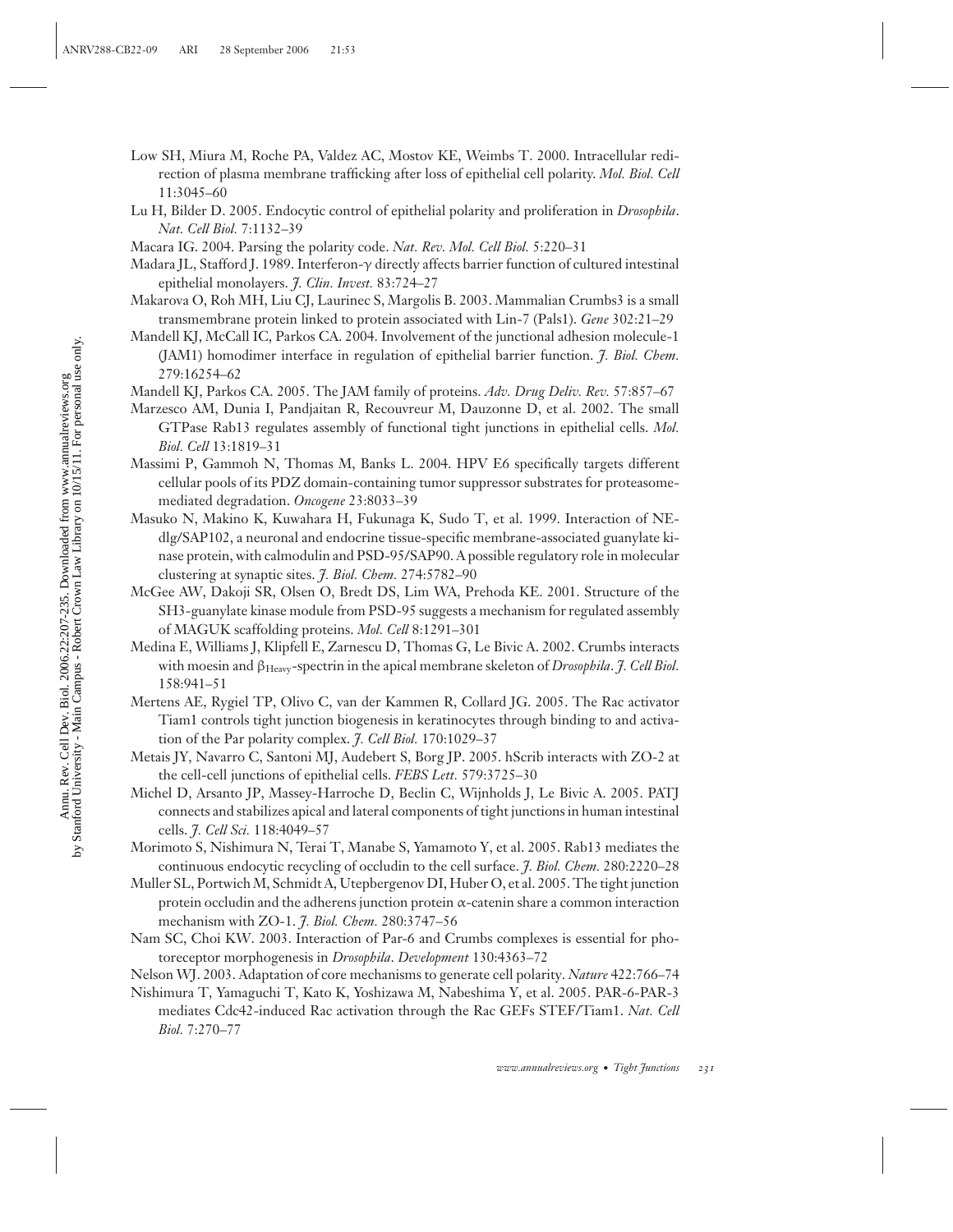- O'Brien LE, Zegers MM, Mostov KE. 2002. Opinion: building epithelial architecture: insights from three-dimensional culture models. *Nat. Rev. Mol. Cell Biol.* 3:531–37
- Ohashi M, Sakurai M, Higuchi M, Mori N, Fukushi M, et al. 2004. Human T-cell leukemia virus type 1 Tax oncoprotein induces and interacts with a multi-PDZ domain protein, MAGI-3. *Virology* 320:52–62
- Ohno S. 2001. Intercellular junctions and cellular polarity: the PAR-aPKC complex, a conserved core cassette playing fundamental roles in cell polarity. *Curr. Opin. Cell Biol.* 13:641– 48
- Ohshiro T, Yagami T, Zhang C, Matsuzaki F. 2000. Role of cortical tumor-suppressor proteins in asymmetric division of *Drosophila* neuroblast. *Nature* 408:593–96
- Olsen O, Bredt DS. 2003. Functional analysis of the nucleotide binding domain of membraneassociated guanylate kinases. *J. Biol. Chem.* 278:6873–78
- Patrie KM, Drescher AJ, Welihinda A, Mundel P, Margolis B. 2002. Interaction of two actinbinding proteins, synaptopodin and  $\alpha$ -actinin-4, with the tight junction protein MAGI-1. *J. Biol. Chem.* 277:30183–90
- Pellikka M, Tanentzapf G, Pinto M, Smith C, McGlade CJ, et al. 2002. Crumbs, the *Drosophila* homologue of human CRB1/RP12, is essential for photoreceptor morphogenesis. *Nature* 416:143–49
- Peng CY, Manning L, Albertson R, Doe CQ. 2000. The tumor-suppressor genes lgl and dlg regulate basal protein targeting in *Drosophila* neuroblasts. *Nature* 408:596–600
- Petronczki M, Knoblich JA. 2001. DmPAR-6 directs epithelial polarity and asymmetric cell division of neuroblasts in *Drosophila*. *Nat. Cell Biol.* 3:43–49
- Pielage J, Stork T, Bunse I, Klambt C. 2003. The *Drosophila* cell survival gene discs lost encodes a cytoplasmic Codanin-1-like protein, not a homolog of tight junction PDZ protein Patj. *Dev. Cell* 5:841–51
- Plant PJ, Fawcett JP, Lin DC, Holdorf AD, Binns K, et al. 2003. A polarity complex of mPar-6 and atypical PKC binds, phosphorylates and regulates mammalian Lgl. *Nat. Cell Biol.* 5:301–8
- Poliak S, Matlis S, Ullmer C, Scherer SS, Peles E. 2002. Distinct claudins and associated PDZ proteins form different autotypic tight junctions in myelinating Schwann cells. *J. Cell Biol.* 159:361–72
- Qiu RG, Abo A, Steven Martin G. 2000. A human homolog of the *C*. *elegans* polarity determinant Par-6 links Rac and Cdc42 to PKCζ signaling and cell transformation. *Curr. Biol.* 10:697–707
- Rajasekaran AK, Hojo M, Huima T, Rodriguez-Boulan E. 1996. Catenins and zonula occludens-1 form a complex during early stages in the assembly of tight junctions. *J. Cell Biol.* 132:451–63
- Richard M, Grawe F, Knust E. 2006. DPATJ plays a role in retinal morphogenesis and protects against light-dependent degeneration of photoreceptor cells in the *Drosophila* eye. *Dev. Dyn.* 235:895–907
- Rodriguez-Boulan E, Kreitzer G, Musch A. 2005. Organization of vesicular trafficking in epithelia. *Nat. Rev. Mol. Cell Biol.* 6:233–47
- Roh MH, Fan S, Liu CJ, Margolis B. 2003. The Crumbs3-Pals1 complex participates in the establishment of polarity in mammalian epithelial cells. *J. Cell Sci.* 116:2895–906
- Roh MH, Liu CJ, Laurinec S, Margolis B. 2002a. The carboxyl terminus of zona occludens-3 binds and recruits a mammalian homologue of discs lost to tight junctions. *J. Biol. Chem.* 277:27501–9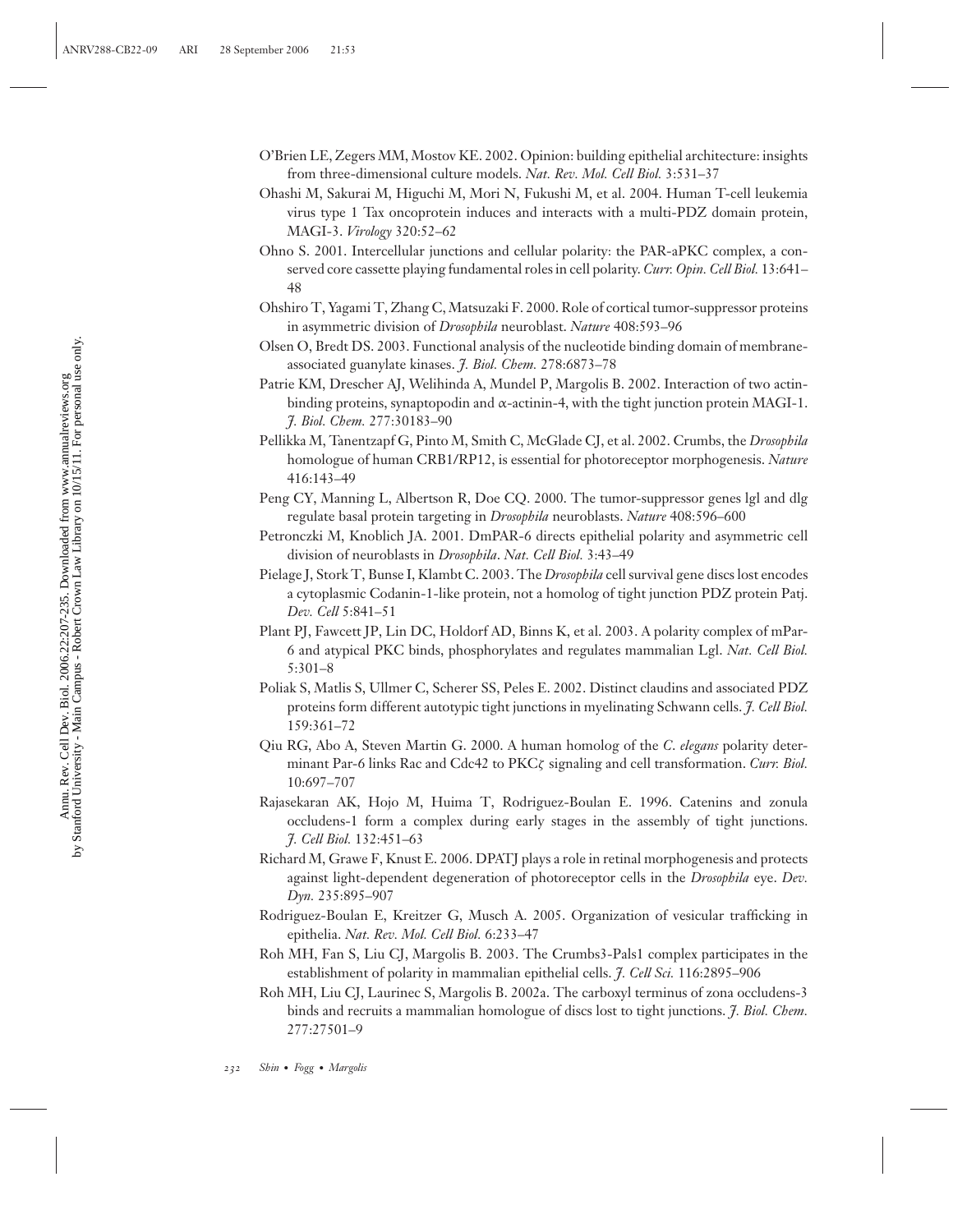- Roh MH, Makarova O, Liu CJ, Shin K, Lee S, et al. 2002b. The Maguk protein, Pals1, functions as an adapter, linking mammalian homologues of Crumbs and Discs Lost. *J. Cell Biol.* 157:161–72
- Rohr S, Bit-Avragim N, Abdelilah-Seyfried S. 2006. Heart and soul/PRKCi and nagie oko/Mpp5 regulate myocardial coherence and remodeling during cardiac morphogenesis. *Development* 133:107–15
- Rolls MM, Albertson R, Shih HP, Lee CY, Doe CQ. 2003. *Drosophila* aPKC regulates cell polarity and cell proliferation in neuroblasts and epithelia. *J. Cell Biol.* 163:1089–98
- Saitou M, Furuse M, Sasaki H, Schulzke JD, Fromm M, et al. 2000. Complex phenotype of mice lacking occludin, a component of tight junction strands. *Mol. Biol. Cell* 11:4131–42
- Schober M, Schaefer M, Knoblich JA. 1999. Bazooka recruits Inscuteable to orient asymmetric cell divisions in *Drosophila* neuroblasts. *Nature* 402:548–51
- Sheth B, Fesenko I, Collins JE, Moran B, Wild AE, et al. 1997. Tight junction assembly during mouse blastocyst formation is regulated by late expression of ZO-1  $\alpha^+$  isoform. *Development* 124:2027–37
- Sheth B, Fontaine JJ, Ponza E, McCallum A, Page A, et al. 2000. Differentiation of the epithelial apical junctional complex during mouse preimplantation development: a role for rab13 in the early maturation of the tight junction. *Mech. Dev.* 97:93–104
- Shin K, Straight S, Margolis B. 2005. PATJ regulates tight junction formation and polarity in mammalian epithelial cells. *J. Cell Biol.* 168:705–11
- Simon DB, Lu Y, Choate KA, Velazquez H, Al-Sabban E, et al. 1999. Paracellin-1, a renal tight junction protein required for paracellular Mg<sup>2</sup><sup>+</sup> resorption. *Science* 285:103–6
- Sotillos S, Diaz-Meco MT, Caminero E, Moscat J, Campuzano S. 2004. DaPKC-dependent phosphorylation of Crumbs is required for epithelial cell polarity in *Drosophila*. *J. Cell Biol.* 166:549–57
- Straight SW, Shin K, Fogg VC, Fan S, Liu CJ, et al. 2004. Loss of PALS1 expression leads to tight junction and polarity defects. *Mol. Biol. Cell* 15:1981–90
- Subauste MC, Nalbant P, Adamson ED, Hahn KM. 2005. Vinculin controls PTEN protein level by maintaining the interaction of the adherens junction protein β-catenin with the scaffolding protein MAGI-2. *J. Biol. Chem.* 280:5676–81
- Suzuki A, Hirata M, Kamimura K, Maniwa R, Yamanaka T, et al. 2004. aPKC acts upstream of PAR-1b in both the establishment and maintenance of mammalian epithelial polarity. *Curr. Biol.* 14:1425–35
- Suzuki A, Ishiyama C, Hashiba K, Shimizu M, Ebnet K, Ohno S. 2002. aPKC kinase activity is required for the asymmetric differentiation of the premature junctional complex during epithelial cell polarization. *J. Cell Sci.* 115:3565–73
- Suzuki A, Yamanaka T, Hirose T, Manabe N, Mizuno K, et al. 2001. Atypical protein kinase C is involved in the evolutionarily conserved PAR protein complex and plays a critical role in establishing epithelia-specific junctional structures. *J. Cell Biol.* 152:1183–96
- Tanentzapf G, Tepass U. 2003. Interactions between the crumbs, lethal giant larvae and Bazooka pathways in epithelial polarization. *Nat. Cell Biol.* 5:46–52
- Tepass U. 1996. Crumbs, a component of the apical membrane, is required for zonula adherens formation in primary epithelia of *Drosophila*. *Dev. Biol.* 177:217–25
- Tepass U, Knust E. 1993. Crumbs and stardust act in a genetic pathway that controls the organization of epithelia in *Drosophila melanogaster*. *Dev. Biol.* 159:311–26
- Tepass U, Tanentzapf G, Ward R, Fehon R. 2001. Epithelial cell polarity and cell junctions in *Drosophila*. *Annu. Rev. Genet.* 35:747–84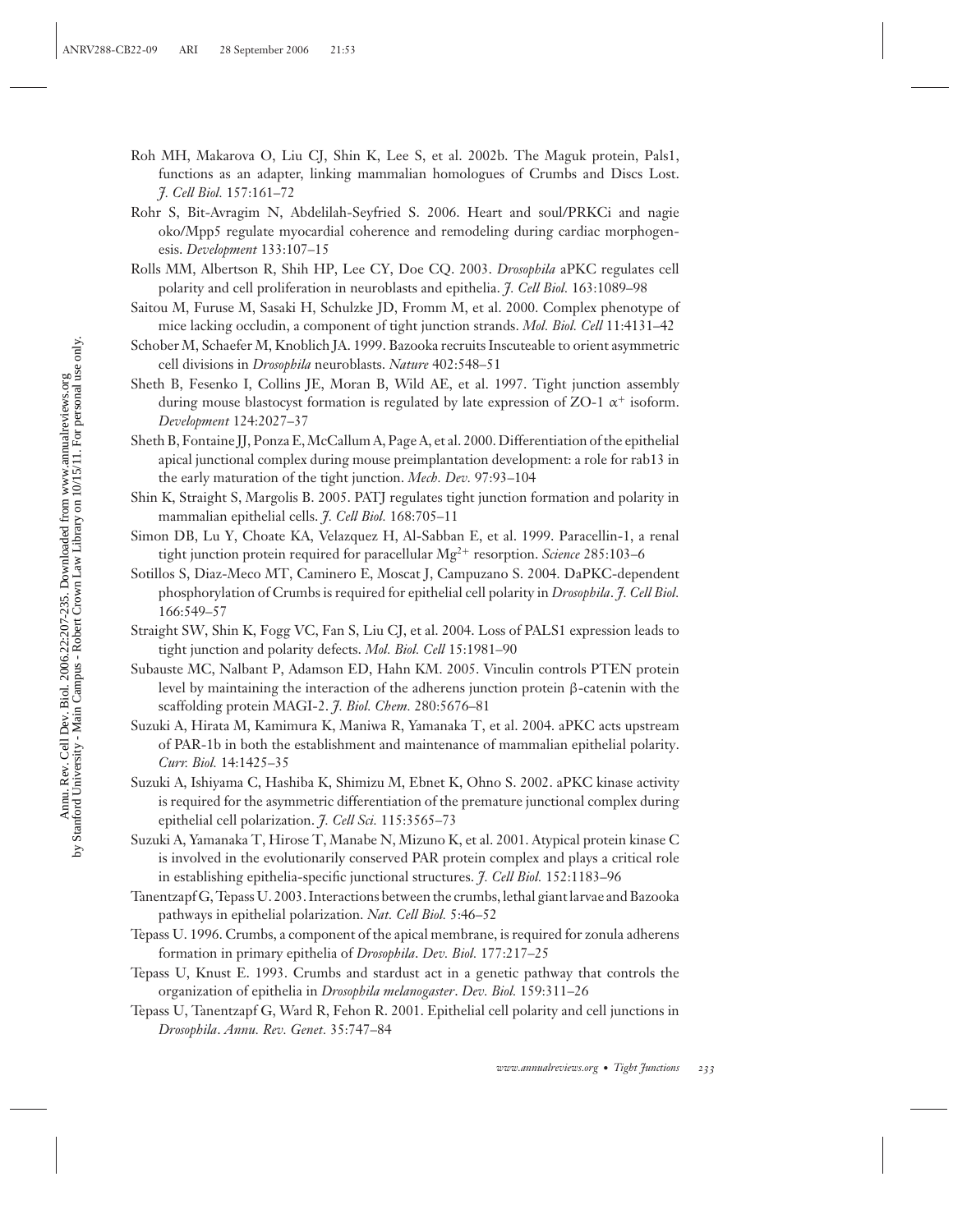- Thomas M, Laura R, Hepner K, Guccione E, Sawyers C, et al. 2002. Oncogenic human papillomavirus E6 proteins target the MAGI-2 and MAGI-3 proteins for degradation. *Oncogene* 21:5088–96
- Tolkacheva T, Boddapati M, Sanfiz A, Tsuchida K, Kimmelman AC, Chan AM. 2001. Regulation of PTEN binding to MAGI-2 by two putative phosphorylation sites at threonine 382 and 383. *Cancer Res.* 61:4985–89
- Traweger A, Fuchs R, Krizbai IA, Weiger TM, Bauer HC, Bauer H. 2003. The tight junction protein ZO-2 localizes to the nucleus and interacts with the heterogeneous nuclear ribonucleoprotein scaffold attachment factor-B. *J. Biol. Chem.* 278:2692–700
- Tsukita S, Furuse M, Itoh M. 2001. Multifunctional strands in tight junctions. *Nat. Rev. Mol. Cell Biol.* 2:285–93
- Umeda K, Matsui T, Nakayama M, Furuse K, Sasaki H, et al. 2004. Establishment and characterization of cultured epithelial cells lacking expression of ZO-1. *J. Biol. Chem.* 279:44785– 94
- Utech M, Ivanov AI, Samarin SN, Bruewer M, Turner JR, et al. 2005. Mechanism of IFNγ-induced endocytosis of tight junction proteins: myosin II-dependent vacuolarization of the apical plasma membrane. *Mol. Biol. Cell* 16:5040–52
- van de Pavert SA, Kantardzhieva A, Malysheva A, Meuleman J, Versteeg I, et al. 2004. Crumbs homologue 1 is required for maintenance of photoreceptor cell polarization and adhesion during light exposure. *J. Cell Sci.* 117:4169–77
- Van Itallie C, Rahner C, Anderson JM. 2001. Regulated expression of claudin-4 decreases paracellular conductance through a selective decrease in sodium permeability. *J. Clin. Invest.* 107:1319–27
- Van Itallie CM, Anderson JM. 1997. Occludin confers adhesiveness when expressed in fibroblasts. *J. Cell Sci.* 110(Pt. 9):1113–21
- Vega-Salas DE, Salas PJ, Rodriguez-Boulan E. 1988. Exocytosis of vacuolar apical compartment (VAC): a cell-cell contact controlled mechanism for the establishment of the apical plasma membrane domain in epithelial cells. *J. Cell Biol.* 107:1717–28
- Wang Q, Hurd TW, Margolis B. 2004. Tight junction protein Par6 interacts with an evolutionarily conserved region in the amino terminus of PALS1/stardust. *J. Biol. Chem.* 279:30715–21
- Wang Z, Mandell KJ, Parkos CA, Mrsny RJ, Nusrat A. 2005. The second loop of occludin is required for suppression of Raf1-induced tumor growth. *Oncogene* 24:4412–20
- Wei X, Malicki J. 2002. nagie oko, encoding a MAGUK-family protein, is essential for cellular patterning of the retina. *Nat. Genet.* 31:150–57
- Wodarz A, Hinz U, Engelbert M, Knust E. 1995. Expression of crumbs confers apical character on plasma membrane domains of ectodermal epithelia of *Drosophila*. *Cell* 82:67–76

Wodarz A, Ramrath A, Grimm A, Knust E. 2000. *Drosophila* atypical protein kinase C associates with Bazooka and controls polarity of epithelia and neuroblasts. *J. Cell Biol.* 150:1361–74

Wodarz A, Ramrath A, Kuchinke U, Knust E. 1999. Bazooka provides an apical cue for Inscuteable localization in *Drosophila* neuroblasts. *Nature* 402:544–47

Wong V, Gumbiner BM. 1997. A synthetic peptide corresponding to the extracellular domain of occludin perturbs the tight junction permeability barrier. *J. Cell Biol.* 136:399–409

- Yamanaka T, Horikoshi Y, Sugiyama Y, Ishiyama C, Suzuki A, et al. 2003. Mammalian Lgl forms a protein complex with PAR-6 and aPKC independently of PAR-3 to regulate epithelial cell polarity. *Curr. Biol.* 13:734–43
- Yamanaka T, Horikoshi Y, Suzuki A, Sugiyama Y, Kitamura K, et al. 2001. PAR-6 regulates aPKC activity in a novel way and mediates cell-cell contact-induced formation of the epithelial junctional complex. *Genes Cells* 6:721–31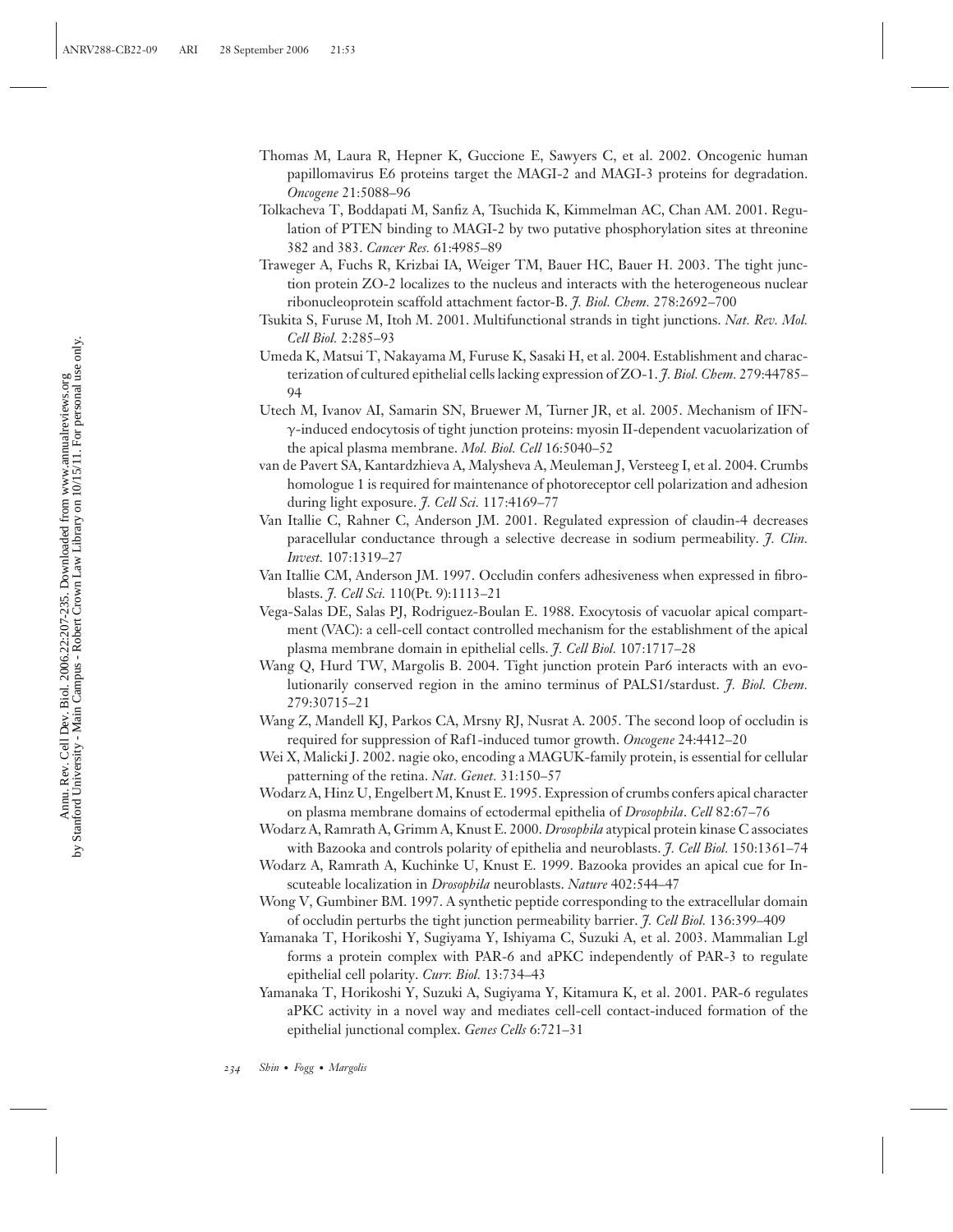- Yamauchi K, Rai T, Kobayashi K, Sohara E, Suzuki T, et al. 2004. Disease-causing mutant WNK4 increases paracellular chloride permeability and phosphorylates claudins. *Proc. Natl. Acad. Sci. USA* 101:4690–94
- Yokoyama S, Tachibana K, Nakanishi H, Yamamoto Y, Irie K, et al. 2001. α-cateninindependent recruitment of ZO-1 to nectin-based cell-cell adhesion sites through afadin. *Mol. Biol. Cell* 12:1595–609
- Youakim A, Ahdieh M. 1999. Interferon-γ decreases barrier function in T84 cells by reducing ZO-1 levels and disrupting apical actin. *Am. J. Physiol.* 276:G1279–88
- Zahraoui A, Joberty G, Arpin M, Fontaine JJ, Hellio R, et al. 1994. A small rab GTPase is distributed in cytoplasmic vesicles in nonpolarized cells but colocalizes with the tight junction marker ZO-1 in polarized epithelial cells. *J. Cell Biol.* 124:101–15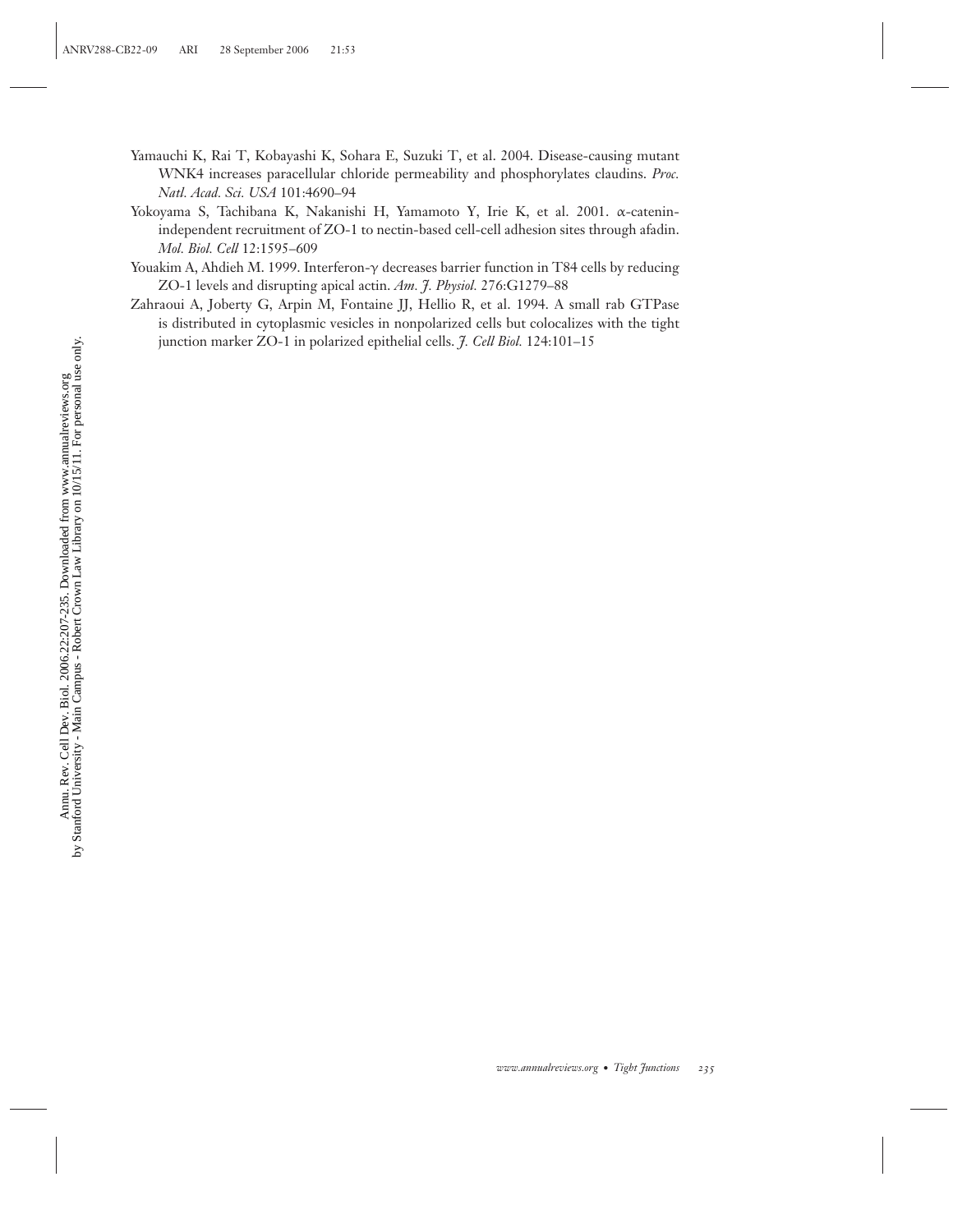# $|\hspace{-1.5pt}|\hspace{-1.5pt}|$

**Annual Review of Cell and Developmental Biology**

## Volume 22, 2006

## From Nuclear Transfer to Nuclear Reprogramming: The Reversal of Cell Differentiation *J.B. Gurdon* **♣♣♣♣♣♣♣♣♣♣♣♣♣♣♣♣♣♣♣♣♣♣♣♣♣♣♣♣♣♣♣♣♣♣♣♣♣♣♣♣♣♣♣♣♣♣♣♣♣♣♣♣♣♣♣♣♣♣♣♣♣♣♣♣♣♣♣♣♣♣♣♣♣♣♣♣♣♣♣♣♣♣♣♣♣** 1 How Does Voltage Open an Ion Channel? *Francesco Tombola, Medha M. Pathak, and Ehud Y. Isacoff* **♣♣♣♣♣♣♣♣♣♣♣♣♣♣♣♣♣♣♣♣♣♣♣♣♣♣♣♣♣♣♣** 23 Cellulose Synthesis in Higher Plants *Chris Somerville* **♣♣♣♣♣♣♣♣♣♣♣♣♣♣♣♣♣♣♣♣♣♣♣♣♣♣♣♣♣♣♣♣♣♣♣♣♣♣♣♣♣♣♣♣♣♣♣♣♣♣♣♣♣♣♣♣♣♣♣♣♣♣♣♣♣♣♣♣♣♣♣♣♣♣♣♣♣♣** 53 Mitochondrial Fusion and Fission in Mammals *David C. Chan* **♣♣♣♣♣♣♣♣♣♣♣♣♣♣♣♣♣♣♣♣♣♣♣♣♣♣♣♣♣♣♣♣♣♣♣♣♣♣♣♣♣♣♣♣♣♣♣♣♣♣♣♣♣♣♣♣♣♣♣♣♣♣♣♣♣♣♣♣♣♣♣♣♣♣♣♣♣♣♣** 79 *Agrobacterium tumefaciens* and Plant Cell Interactions and Activities Required for Interkingdom Macromolecular Transfer *Colleen A. McCullen and Andrew N. Binns* **♣♣♣♣♣♣♣♣♣♣♣♣♣♣♣♣♣♣♣♣♣♣♣♣♣♣♣♣♣♣♣♣♣♣♣♣♣♣♣♣♣♣♣♣♣♣♣** 101 Cholesterol Sensing, Trafficking, and Esterification *Ta-Yuan Chang, Catherine C.Y. Chang, Nobutaka Ohgami, and Yoshio Yamauchi* **♣♣♣♣♣♣♣♣♣♣♣♣♣♣♣♣♣♣♣♣♣♣♣♣♣♣♣♣♣♣♣♣♣♣♣♣♣♣♣♣♣♣♣♣♣♣♣♣♣♣♣♣♣♣♣♣♣♣♣♣♣♣♣♣♣♣♣♣♣** 129 Modification of Proteins by Ubiquitin and Ubiquitin-Like Proteins *Oliver Kerscher, Rachael Felberbaum, and Mark Hochstrasser* **♣♣♣♣♣♣♣♣♣♣♣♣♣♣♣♣♣♣♣♣♣♣♣♣♣♣♣** 159 Endocytosis, Endosome Trafficking, and the Regulation of *Drosophila* Development *Janice A. Fischer, Suk Ho Eun, and Benjamin T. Doolan* **Allows Election 181** Tight Junctions and Cell Polarity *Kunyoo Shin, Vanessa C. Fogg, and Ben Margolis* **♣♣♣♣♣♣♣♣♣♣♣♣♣♣♣♣♣♣♣♣♣♣♣♣♣♣♣♣♣♣♣♣♣♣♣♣♣♣♣♣** 207 In Vivo Migration: A Germ Cell Perspective *Prabhat S. Kunwar, Daria E. Siekhaus, and Ruth Lehmann* **♣♣♣♣♣♣♣♣♣♣♣♣♣♣♣♣♣♣♣♣♣♣♣♣♣♣♣♣** 237 Neural Crest Stem and Progenitor Cells *Jennifer F. Crane and Paul A. Trainor* **♣♣♣♣♣♣♣♣♣♣♣♣♣♣♣♣♣♣♣♣♣♣♣♣♣♣♣♣♣♣♣♣♣♣♣♣♣♣♣♣♣♣♣♣♣♣♣♣♣♣♣♣** 267

**Contents**